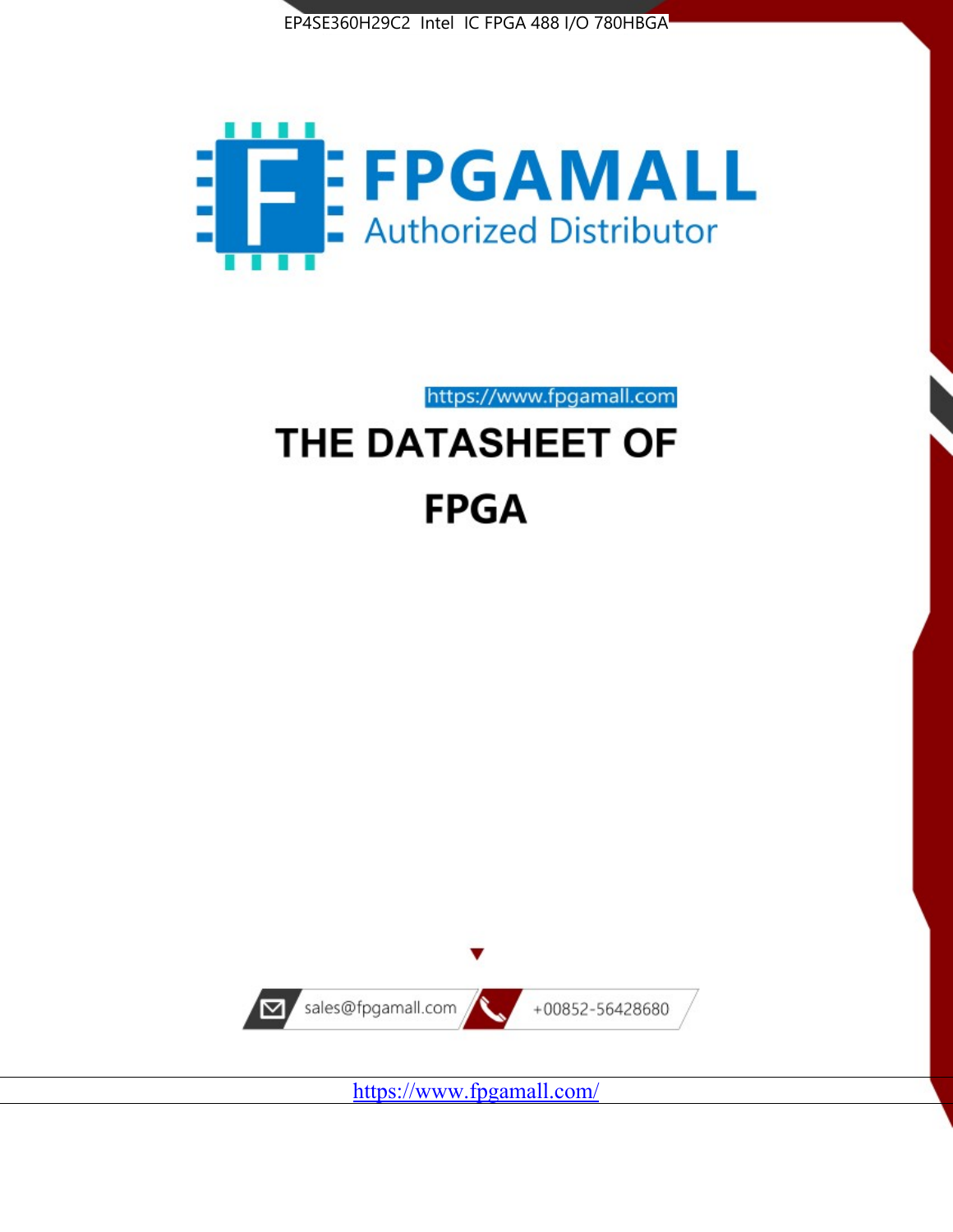EP4SE360H29C2 Intel IC FPGA 488 I/O 780HBGA



**SIV51001-3.5**

Altera® Stratix® IV FPGAs deliver a breakthrough level of system bandwidth and power efficiency for high-end applications, allowing you to innovate without compromise. Stratix IV FPGAs are based on the Taiwan Semiconductor Manufacturing Company (TSMC) 40-nm process technology and surpass all other high-end FPGAs, with the highest logic density, most transceivers, and lowest power requirements.

The Stratix IV device family contains three optimized variants to meet different application requirements:

- Stratix IV E (Enhanced) FPGAs—up to 813,050 logic elements (LEs), 33,294 kilobits (Kb) RAM, and 1,288 18 x 18 bit multipliers
- Stratix IV GX transceiver FPGAs—up to 531,200 LEs, 27,376 Kb RAM, 1,288 18 x 18-bit multipliers, and 48 full-duplex clock data recovery (CDR)-based transceivers at up to 8.5 Gbps
- Stratix IV GT—up to 531,200 LEs, 27,376 Kb RAM, 1,288 18 x 18-bit multipliers, and 48 full-duplex CDR-based transceivers at up to 11.3 Gbps

The complete Altera high-end solution includes the lowest risk, lowest total cost path to volume using HardCopy® IV ASICs for all the family variants, a comprehensive portfolio of application solutions customized for end-markets, and the industry leading Quartus® II software to increase productivity and performance.

f For information about upcoming Stratix IV device features, refer to the *[Upcoming](http://www.altera.com/literature/hb/stratix-iv/uf01001.pdf?GSA_pos=2&WT.oss_r=1&WT.oss=upcoming)  [Stratix IV Device Features](http://www.altera.com/literature/hb/stratix-iv/uf01001.pdf?GSA_pos=2&WT.oss_r=1&WT.oss=upcoming)* document.

f For information about changes to the currently published *Stratix IV Device Handbook*, refer to the *[Addendum to the Stratix IV Device Handbook](http://www.altera.com/literature/hb/stratix-iv/stx4_siv54002.pdf)* chapter.

This chapter contains the following sections:

- "Feature Summary" on page 1–2
- "Architecture Features" on page 1–6
- "Integrated Software Platform" on page 1–19
- "Ordering Information" on page 1–19

@2016 Altera Corporation. All rights reserved. ALTERA, ARRIA, CYCLONE, HARDCOPY, MAX, MEGACORE, NIOS, QUARTUS and STRATIX words and logos are trademarks of Altera Corporation and registered in the U.S. Patent and Trademark



Stratix IV Device Handbook Volume 1 January 2016

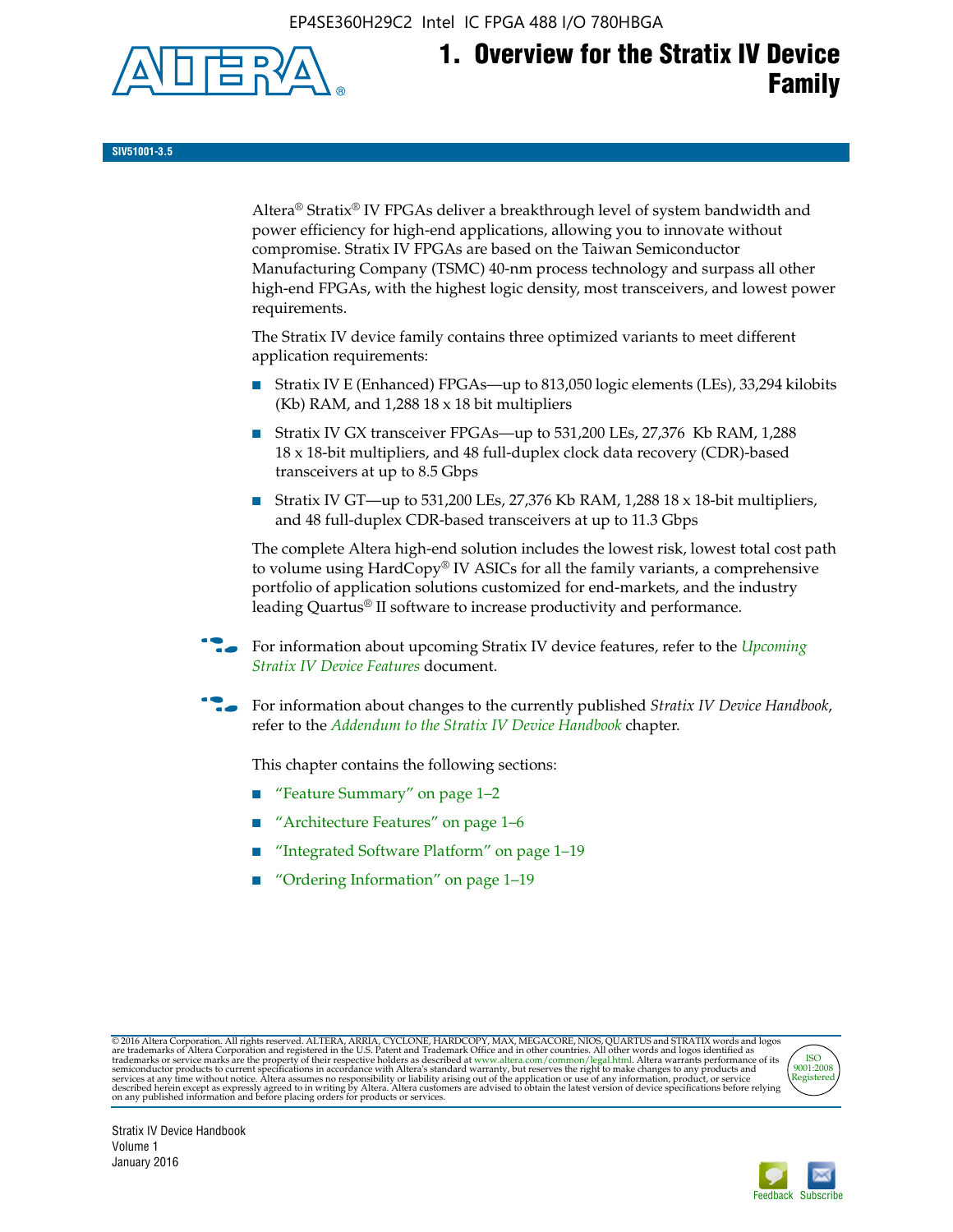# **Feature Summary**

The following list summarizes the Stratix IV device family features:

- Up to 48 full-duplex CDR-based transceivers in Stratix IV GX and GT devices supporting data rates up to 8.5 Gbps and 11.3 Gbps, respectively
- Dedicated circuitry to support physical layer functionality for popular serial protocols, such as PCI Express (PCIe) (PIPE) Gen1 and Gen2, Gbps Ethernet (GbE), Serial RapidIO, SONET/SDH, XAUI/HiGig, (OIF) CEI-6G, SD/HD/3G-SDI, Fibre Channel, SFI-5, and Interlaken
- Complete PCIe protocol solution with embedded PCIe hard IP blocks that implement PHY-MAC layer, Data Link layer, and Transaction layer functionality

**For more information, refer to the** *[IP Compiler for PCI Express User Guide](http://www.altera.com/literature/ug/ug_pci_express.pdf)***.** 

- Programmable transmitter pre-emphasis and receiver equalization circuitry to compensate for frequency-dependent losses in the physical medium
- Typical physical medium attachment (PMA) power consumption of 100 mW at 3.125 Gbps and 135 mW at 6.375 Gbps per channel
- 72,600 to 813,050 equivalent LEs per device
- 7,370 to 33,294 Kb of enhanced TriMatrix memory consisting of three RAM block sizes to implement true dual-port memory and FIFO buffers
- High-speed digital signal processing (DSP) blocks configurable as 9 x 9-bit,  $12 \times 12$ -bit,  $18 \times 18$ -bit, and  $36 \times 36$ -bit full-precision multipliers at up to 600 MHz
- Up to 16 global clocks (GCLK), 88 regional clocks (RCLK), and 132 periphery clocks (PCLK) per device
- Programmable power technology that minimizes power while maximizing device performance
- Up to 1,120 user I/O pins arranged in 24 modular I/O banks that support a wide range of single-ended and differential I/O standards
- Support for high-speed external memory interfaces including DDR, DDR2, DDR3 SDRAM, RLDRAM II, QDR II, and QDR II+ SRAM on up to 24 modular I/O banks
- High-speed LVDS I/O support with serializer/deserializer (SERDES), dynamic phase alignment (DPA), and soft-CDR circuitry at data rates up to 1.6 Gbps
- Support for source-synchronous bus standards, including SGMII, GbE, SPI-4 Phase 2 (POS-PHY Level 4), SFI-4.1, XSBI, UTOPIA IV, NPSI, and CSIX-L1
- Pinouts for Stratix IV E devices designed to allow migration of designs from Stratix III to Stratix IV E with minimal PCB impact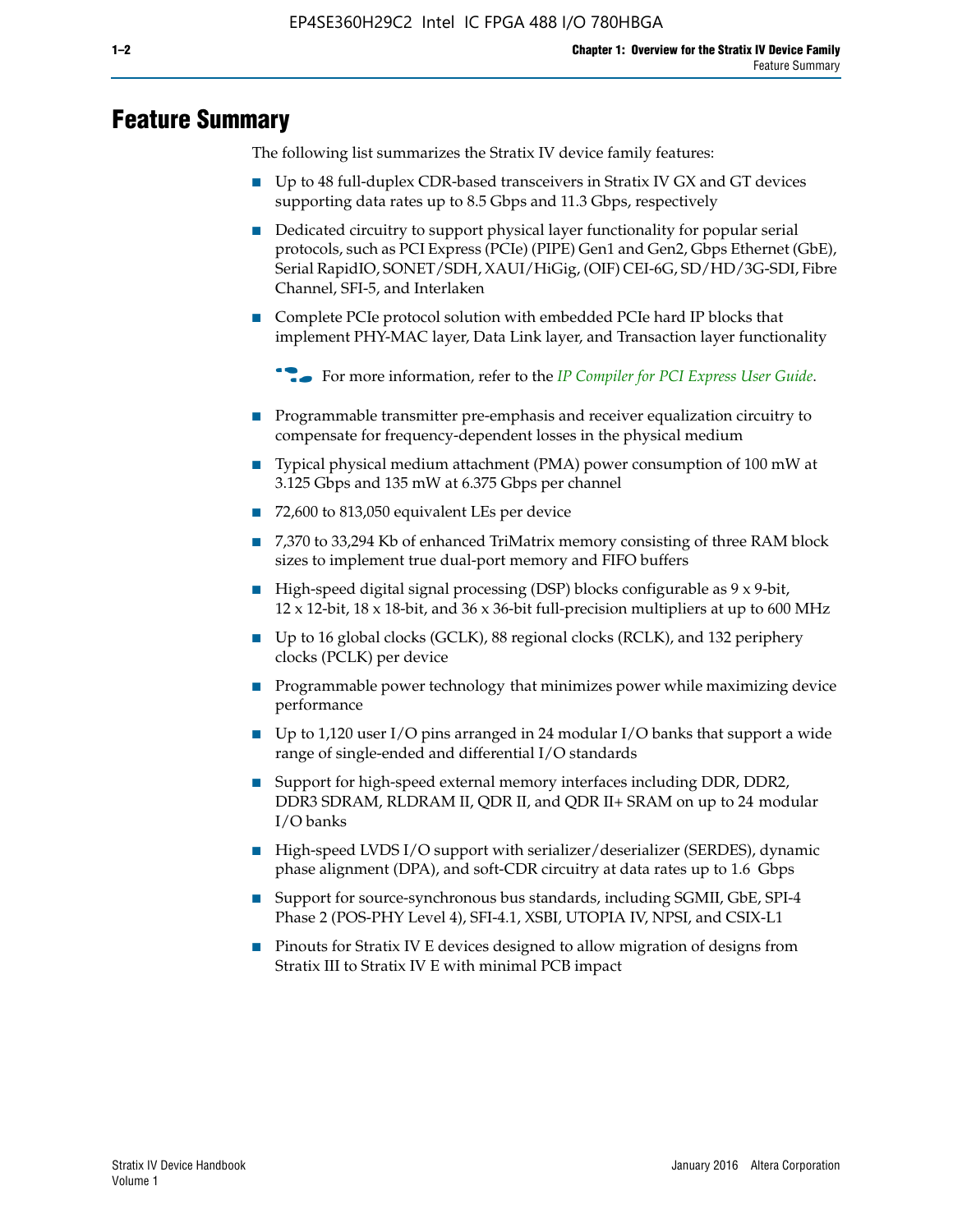# **Stratix IV GX Devices**

Stratix IV GX devices provide up to 48 full-duplex CDR-based transceiver channels per device:

- Thirty-two out of the 48 transceiver channels have dedicated physical coding sublayer (PCS) and physical medium attachment (PMA) circuitry and support data rates between 600 Mbps and 8.5 Gbps
- The remaining 16 transceiver channels have dedicated PMA-only circuitry and support data rates between 600 Mbps and 6.5 Gbps
- **1 The actual number of transceiver channels per device varies with device selection. For** more information about the exact transceiver count in each device, refer to Table 1–1 on page 1–11.
- 1 For more information about transceiver architecture, refer to the *[Transceiver](http://www.altera.com/literature/hb/stratix-iv/stx4_siv52001.pdf)  [Architecture in Stratix IV Devices](http://www.altera.com/literature/hb/stratix-iv/stx4_siv52001.pdf)* chapter.

Figure 1–1 shows a high-level Stratix IV GX chip view.

#### **Figure 1–1. Stratix IV GX Chip View** *(1)*



#### **Note to Figure 1–1:**

(1) Resource counts vary with device selection, package selection, or both.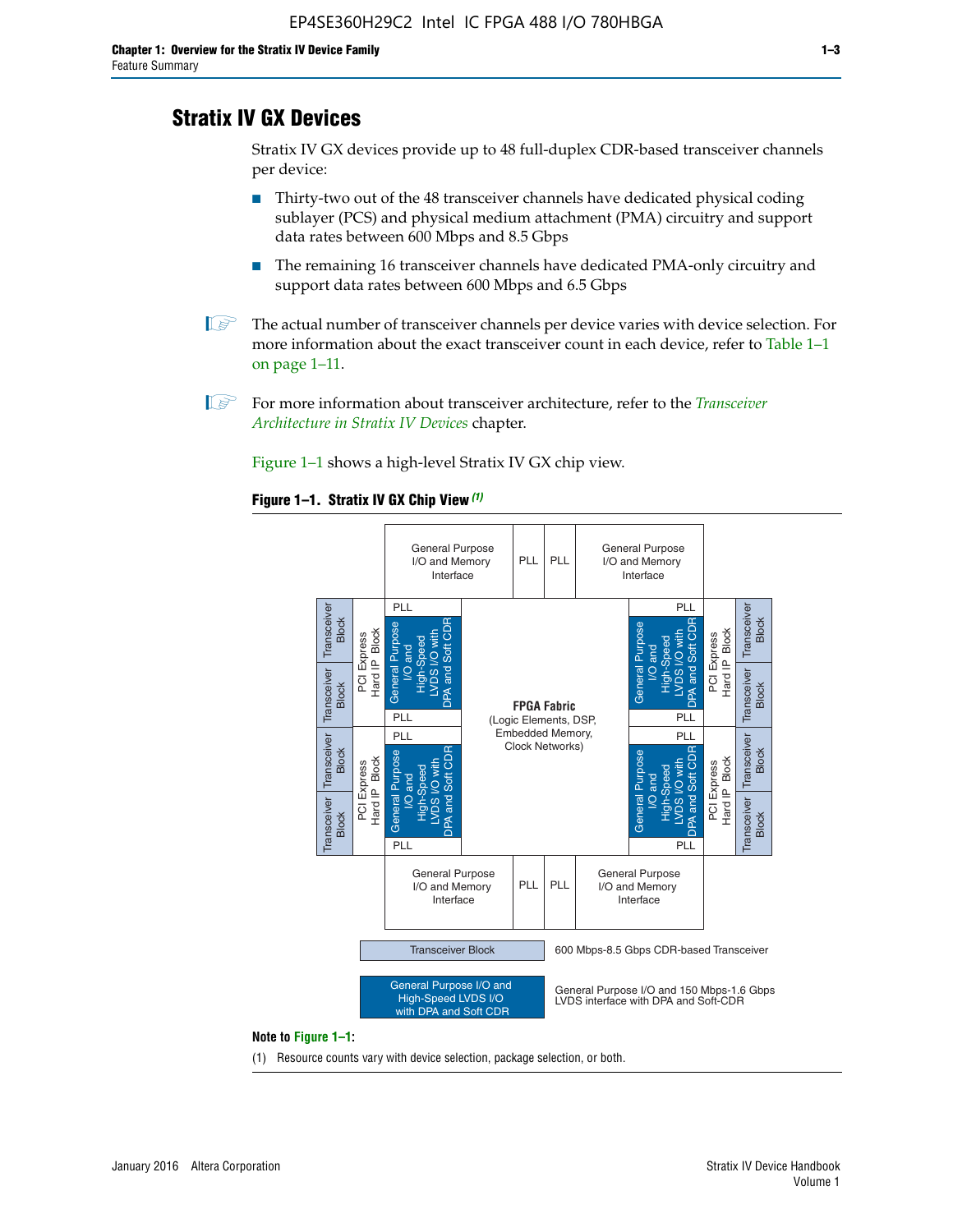# **Stratix IV E Device**

Stratix IV E devices provide an excellent solution for applications that do not require high-speed CDR-based transceivers, but are logic, user I/O, or memory intensive.

Figure 1–2 shows a high-level Stratix IV E chip view.





#### **Note to Figure 1–2:**

(1) Resource counts vary with device selection, package selection, or both.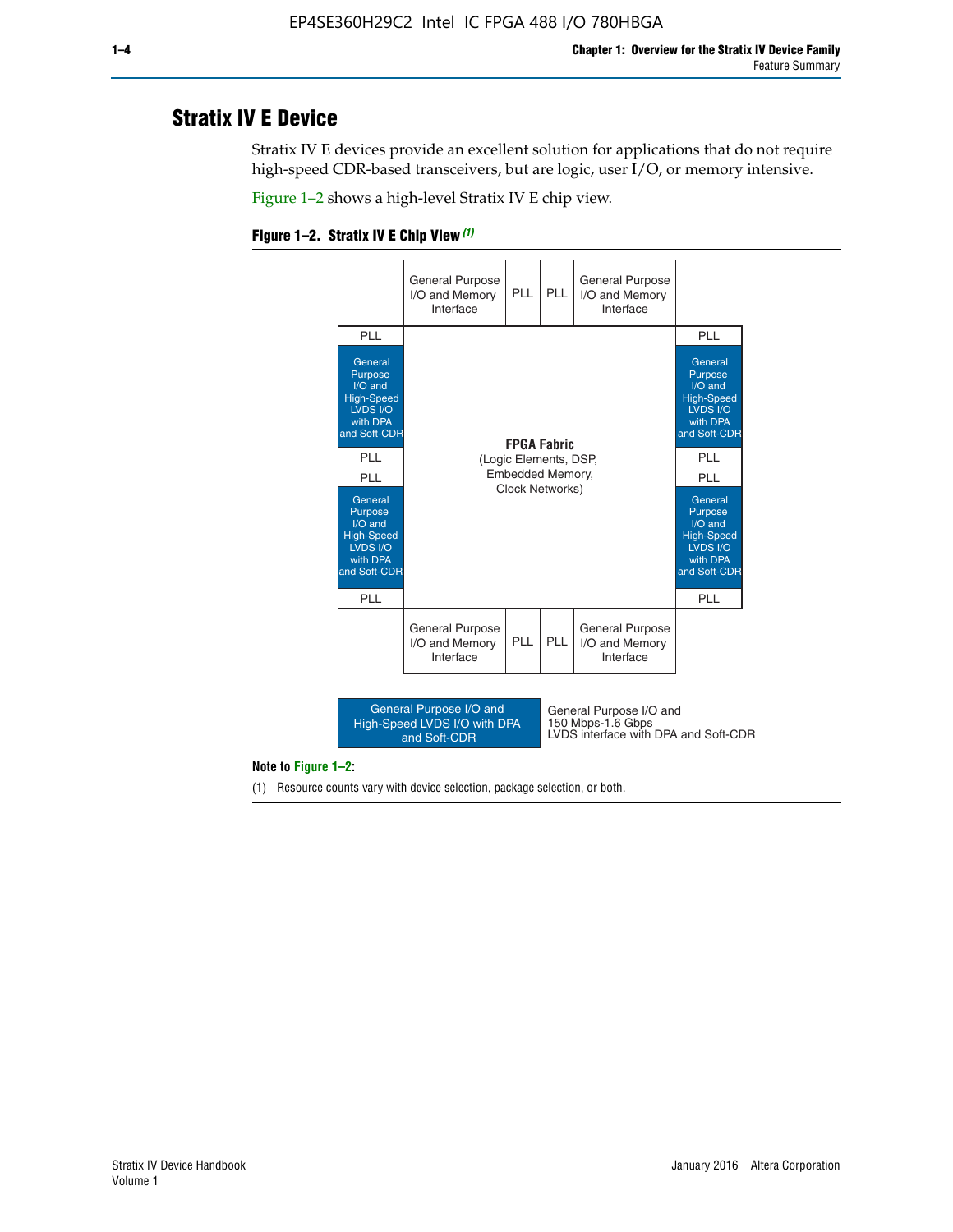# **Stratix IV GT Devices**

Stratix IV GT devices provide up to 48 CDR-based transceiver channels per device:

- Thirty-two out of the 48 transceiver channels have dedicated PCS and PMA circuitry and support data rates between 600 Mbps and 11.3 Gbps
- The remaining 16 transceiver channels have dedicated PMA-only circuitry and support data rates between 600 Mbps and 6.5 Gbps
- **1** The actual number of transceiver channels per device varies with device selection. For more information about the exact transceiver count in each device, refer to Table 1–7 on page 1–16.
- $\mathbb{I}$  For more information about Stratix IV GT devices and transceiver architecture, refer to the *[Transceiver Architecture in Stratix IV Devices](http://www.altera.com/literature/hb/stratix-iv/stx4_siv52001.pdf)* chapter.

Figure 1–3 shows a high-level Stratix IV GT chip view.

#### **Figure 1–3. Stratix IV GT Chip View** *(1)*



(1) Resource counts vary with device selection, package selection, or both.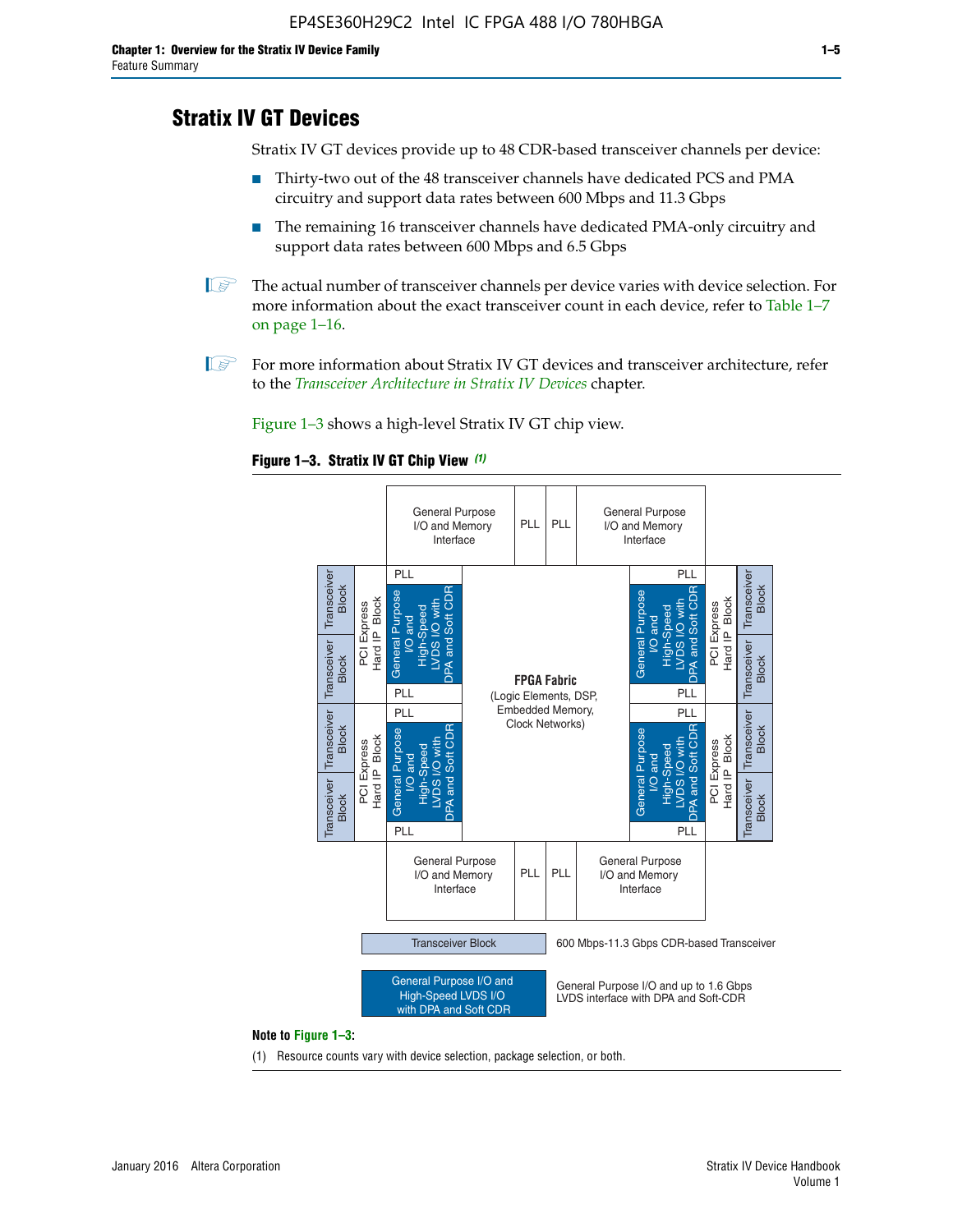# **Architecture Features**

The Stratix IV device family features are divided into high-speed transceiver features and FPGA fabric and I/O features.

# **High-Speed Transceiver Features**

The following sections describe high-speed transceiver features for Stratix IV GX and GT devices.

# **Highest Aggregate Data Bandwidth**

Up to 48 full-duplex transceiver channels supporting data rates up to 8.5 Gbps in Stratix IV GX devices and up to 11.3 Gbps in Stratix IV GT devices.

# **Wide Range of Protocol Support**

Physical layer support for the following serial protocols:

- Stratix IV GX—PCIe Gen1 and Gen2, GbE, Serial RapidIO, SONET/SDH, XAUI/HiGig, (OIF) CEI-6G, SD/HD/3G-SDI, Fibre Channel, SFI-5, GPON, SAS/SATA, HyperTransport 1.0 and 3.0, and Interlaken
- Stratix IV GT—40G/100G Ethernet, SFI-S, Interlaken, SFI-5.1, Serial RapidIO, SONET/SDH, XAUI/HiGig, (OIF) CEI-6G, 3G-SDI, and Fibre Channel
- Extremely flexible and easy-to-configure transceiver data path to implement proprietary protocols
- PCIe Support
	- Complete PCIe Gen1 and Gen2 protocol stack solution compliant to PCI Express base specification 2.0 that includes PHY-MAC, Data Link, and transaction layer circuitry embedded in PCI Express hard IP blocks
	- **For more information, refer to the [PCI Express Compiler User Guide](http://www.altera.com/literature/ug/ug_pci_express.pdf).**
	- Root complex and end-point applications
	- $x1, x4,$  and  $x8$  lane configurations
	- PIPE 2.0-compliant interface
	- Embedded circuitry to switch between Gen1 and Gen2 data rates
	- Built-in circuitry for electrical idle generation and detection, receiver detect, power state transitions, lane reversal, and polarity inversion
	- 8B/10B encoder and decoder, receiver synchronization state machine, and ± 300 parts per million (ppm) clock compensation circuitry
	- Transaction layer support for up to two virtual channels (VCs)

 $\mathbb{I}$  The high-speed transceiver features apply only to Stratix IV GX and Stratix IV GT devices.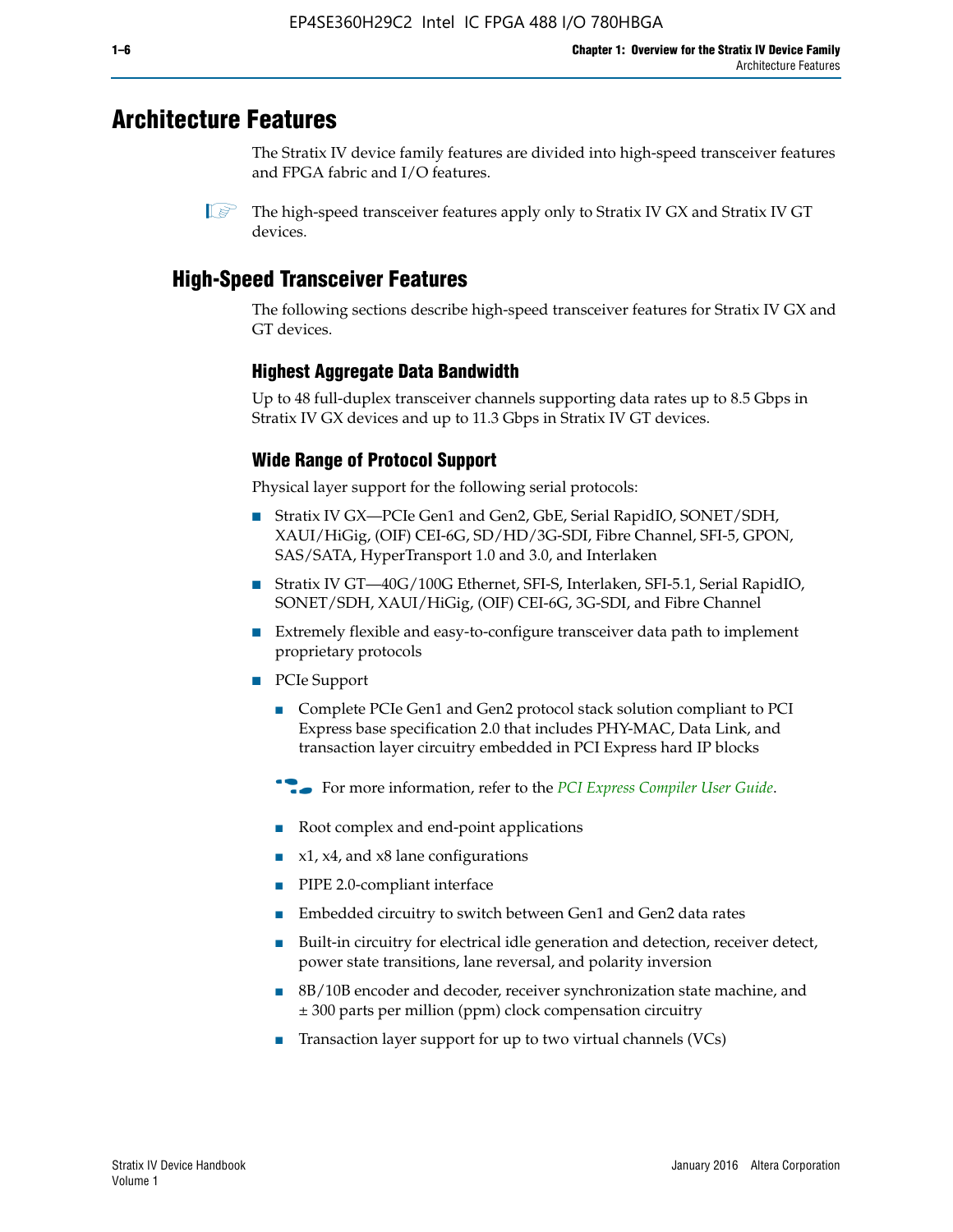- XAUI/HiGig Support
	- Compliant to IEEE802.3ae specification
	- **■** Embedded state machine circuitry to convert XGMII idle code groups  $(|11|)$ to and from idle ordered sets  $(|A|, |K|, |R|)$  at the transmitter and receiver, respectively
	- 8B/10B encoder and decoder, receiver synchronization state machine, lane deskew, and  $\pm 100$  ppm clock compensation circuitry
- GbE Support
	- Compliant to IEEE802.3-2005 specification
	- Automatic idle ordered set  $(111/112/1)$  generation at the transmitter, depending on the current running disparity
	- 8B/10B encoder and decoder, receiver synchronization state machine, and ± 100 ppm clock compensation circuitry
- Support for other protocol features such as MSB-to-LSB transmission in SONET/SDH configuration and spread-spectrum clocking in PCIe configurations

#### **Diagnostic Features**

- Serial loopback from the transmitter serializer to the receiver CDR for transceiver PCS and PMA diagnostics
- Reverse serial loopback pre- and post-CDR to transmitter buffer for physical link diagnostics
- Loopback master and slave capability in PCI Express hard IP blocks
- **For more information, refer to the** *[PCI Express Compiler User Guide](http://www.altera.com/literature/ug/ug_pci_express.pdf)***.**

## **Signal Integrity**

Stratix IV devices simplify the challenge of signal integrity through a number of chip, package, and board-level enhancements to enable efficient high-speed data transfer into and out of the device. These enhancements include:

- Programmable 3-tap transmitter pre-emphasis with up to 8,192 pre-emphasis levels to compensate for pre-cursor and post-cursor inter-symbol interference (ISI)
- Up to 900% boost capability on the first pre-emphasis post-tap
- User-controlled and adaptive 4-stage receiver equalization with up to 16 dB of high-frequency gain
- On-die power supply regulators for transmitter and receiver phase-locked loop (PLL) charge pump and voltage controlled oscillator (VCO) for superior noise immunity
- On-package and on-chip power supply decoupling to satisfy transient current requirements at higher frequencies, thereby reducing the need for on-board decoupling capacitors
- Calibration circuitry for transmitter and receiver on-chip termination (OCT) resistors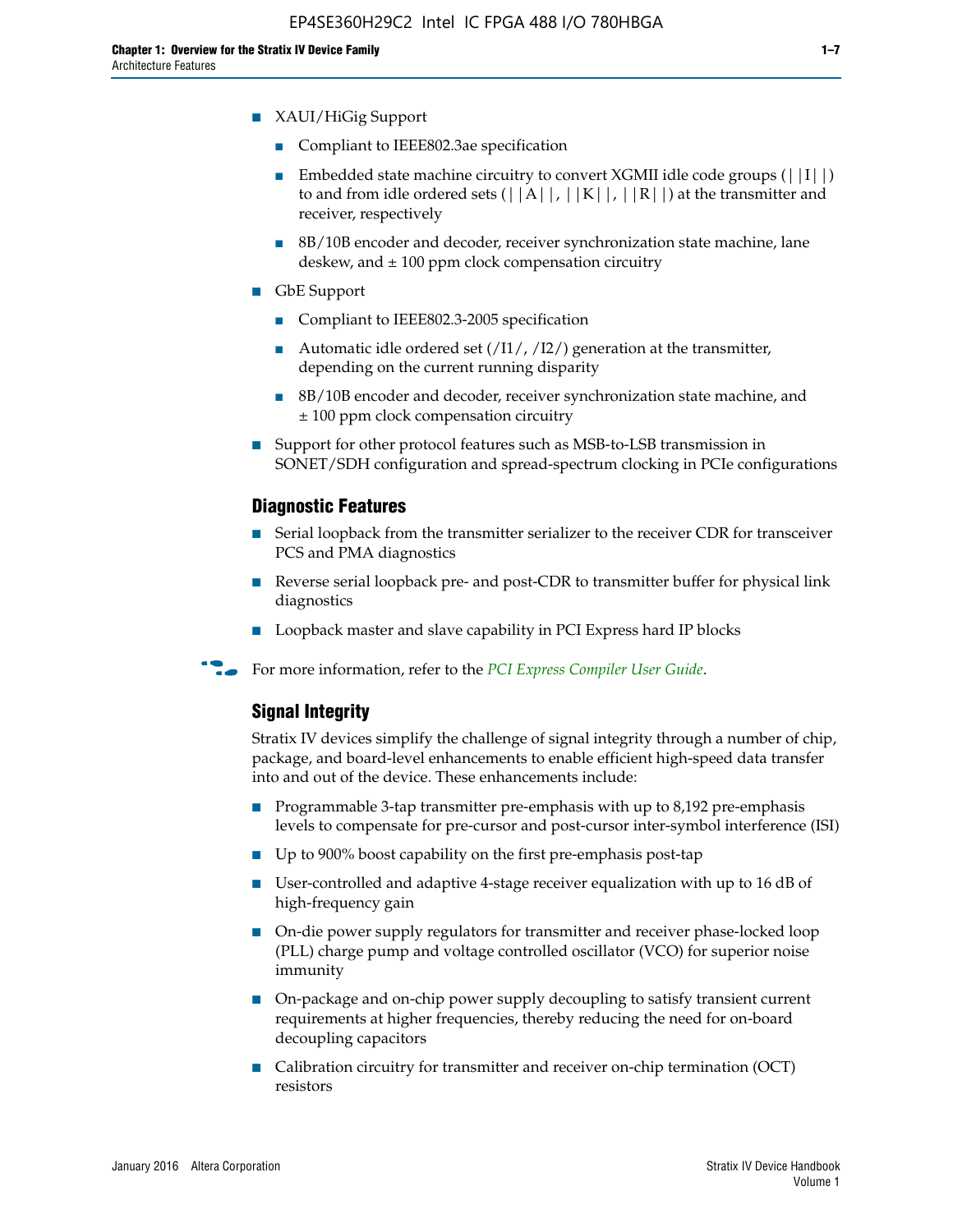# **FPGA Fabric and I/O Features**

The following sections describe the Stratix IV FPGA fabric and I/O features.

## **Device Core Features**

- Up to 531,200 LEs in Stratix IV GX and GT devices and up to 813,050 LEs in Stratix IV E devices, efficiently packed in unique and innovative adaptive logic modules (ALMs)
- Ten ALMs per logic array block (LAB) deliver faster performance, improved logic utilization, and optimized routing
- Programmable power technology, including a variety of process, circuit, and architecture optimizations and innovations
- Programmable power technology available to select power-driven compilation options for reduced static power consumption

## **Embedded Memory**

- TriMatrix embedded memory architecture provides three different memory block sizes to efficiently address the needs of diversified FPGA designs:
	- 640-bit MLAB
	- 9-Kb M9K
	- 144-Kb M144K
- Up to 33,294 Kb of embedded memory operating at up to 600 MHz
- Each memory block is independently configurable to be a single- or dual-port RAM, FIFO, ROM, or shift register

## **Digital Signal Processing (DSP) Blocks**

- Flexible DSP blocks configurable as  $9 \times 9$ -bit,  $12 \times 12$ -bit,  $18 \times 18$ -bit, and  $36 \times 36$ -bit full-precision multipliers at up to 600 MHz with rounding and saturation capabilities
- Faster operation due to fully pipelined architecture and built-in addition, subtraction, and accumulation units to combine multiplication results
- Optimally designed to support advanced features such as adaptive filtering, barrel shifters, and finite and infinite impulse response (FIR and IIR) filters

#### **Clock Networks**

- Up to 16 global clocks and 88 regional clocks optimally routed to meet the maximum performance of 800 MHz
- Up to 112 and 132 periphery clocks in Stratix IV GX and Stratix IV E devices, respectively
- Up to 66 (16 GCLK + 22 RCLK + 28 PCLK) clock networks per device quadrant in Stratix IV GX and Stratix IV GT devices
- Up to 71 (16 GCLK + 22 RCLK + 33 PCLK) clock networks per device quadrant in Stratix IV E devices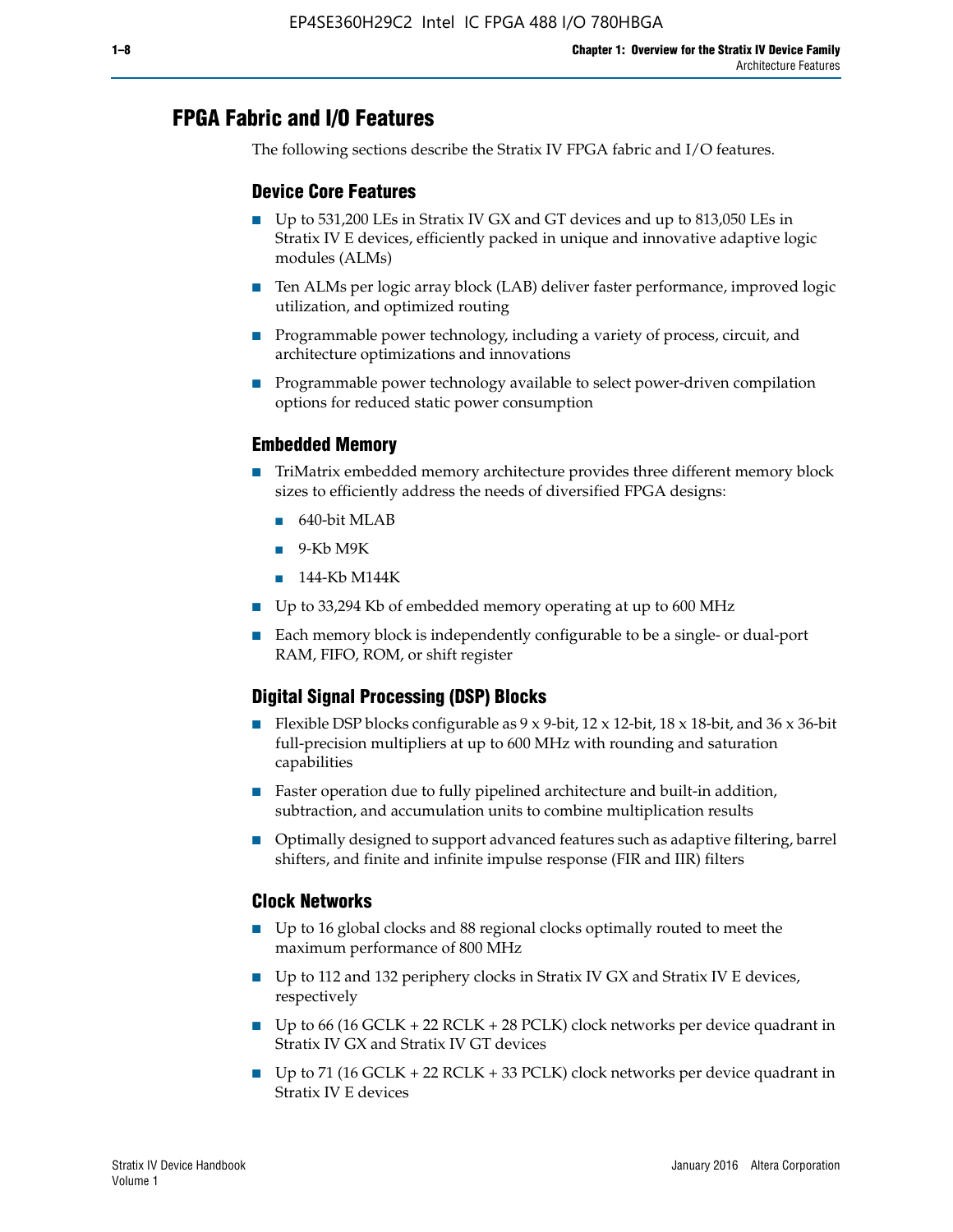## **PLLs**

- Three to 12 PLLs per device supporting spread-spectrum input tracking, programmable bandwidth, clock switchover, dynamic reconfiguration, and delay compensation
- On-chip PLL power supply regulators to minimize noise coupling

## **I/O Features**

- Sixteen to 24 modular I/O banks per device with 24 to 48 I/Os per bank designed and packaged for optimal simultaneous switching noise (SSN) performance and migration capability
- Support for a wide range of industry I/O standards, including single-ended (LVTTL/CMOS/PCI/PCIX), differential (LVDS/mini-LVDS/RSDS), voltage-referenced single-ended and differential (SSTL/HSTL Class I/II) I/O standards
- **O**n-chip series  $(R_S)$  and on-chip parallel  $(R_T)$  termination with auto-calibration for single-ended I/Os and on-chip differential  $(R_D)$  termination for differential I/Os
- Programmable output drive strength, slew rate control, bus hold, and weak pull-up capability for single-ended I/Os
- User I/O:GND: $V_{CC}$  ratio of 8:1:1 to reduce loop inductance in the package—PCB interface
- **■** Programmable transmitter differential output voltage ( $V_{OD}$ ) and pre-emphasis for high-speed LVDS I/O

#### **High-Speed Differential I/O with DPA and Soft-CDR**

- Dedicated circuitry on the left and right sides of the device to support differential links at data rates from 150 Mbps to 1.6 Gbps
- Up to 98 differential SERDES in Stratix IV GX devices, up to 132 differential SERDES in Stratix IV E devices, and up to 47 differential SERDES in Stratix IV GT devices
- DPA circuitry at the receiver automatically compensates for channel-to-channel and channel-to-clock skew in source synchronous interfaces
- Soft-CDR circuitry at the receiver allows implementation of asynchronous serial interfaces with embedded clocks at up to 1.6 Gbps data rate (SGMII and GbE)

#### **External Memory Interfaces**

- Support for existing and emerging memory interface standards such as DDR SDRAM, DDR2 SDRAM, DDR3 SDRAM, QDRII SRAM, QDRII+ SRAM, and RLDRAM II
- DDR3 up to 1,067 Mbps/533 MHz
- Programmable DQ group widths of 4 to 36 bits (includes parity bits)
- Dynamic OCT, trace mismatch compensation, read-write leveling, and half-rate register capabilities provide a robust external memory interface solution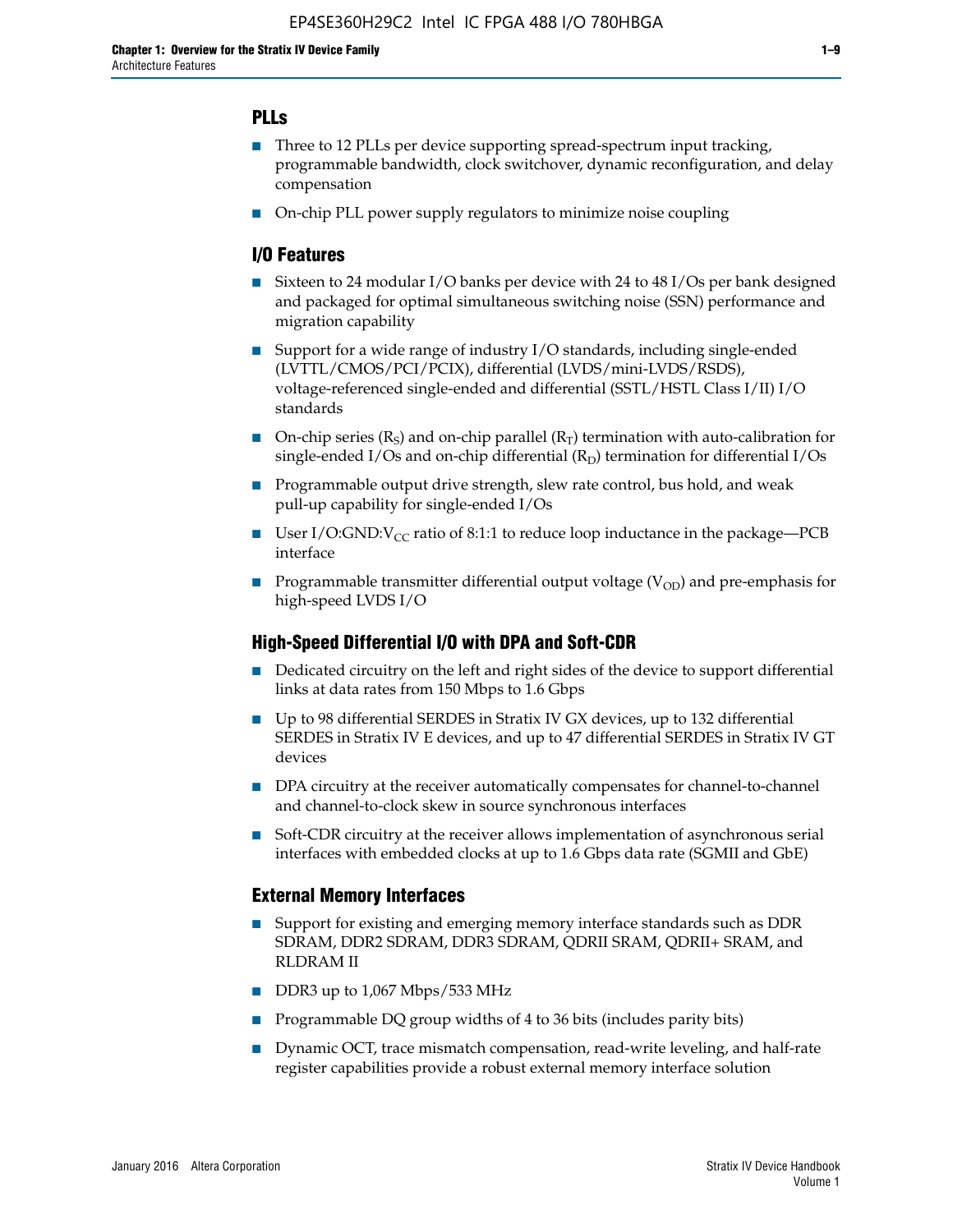## **System Integration**

- All Stratix IV devices support hot socketing
- Four configuration modes:
	- Passive Serial (PS)
	- Fast Passive Parallel (FPP)
	- Fast Active Serial (FAS)
	- JTAG configuration
- Ability to perform remote system upgrades
- 256-bit advanced encryption standard (AES) encryption of configuration bits protects your design against copying, reverse engineering, and tampering
- Built-in soft error detection for configuration RAM cells
- For more information about how to connect the PLL, external memory interfaces,  $I/O$ , high-speed differential I/O, power, and the JTAG pins to PCB, refer to the *[Stratix IV GX and Stratix IV E Device Family Pin Connection Guidelines](http://www.altera.com/literature/dp/stratix4/PCG-01005.pdf)* and the *[Stratix IV GT Device Family Pin Connection Guidelines](http://www.altera.com/literature/dp/stratix4/PCG-01006.pdf)*.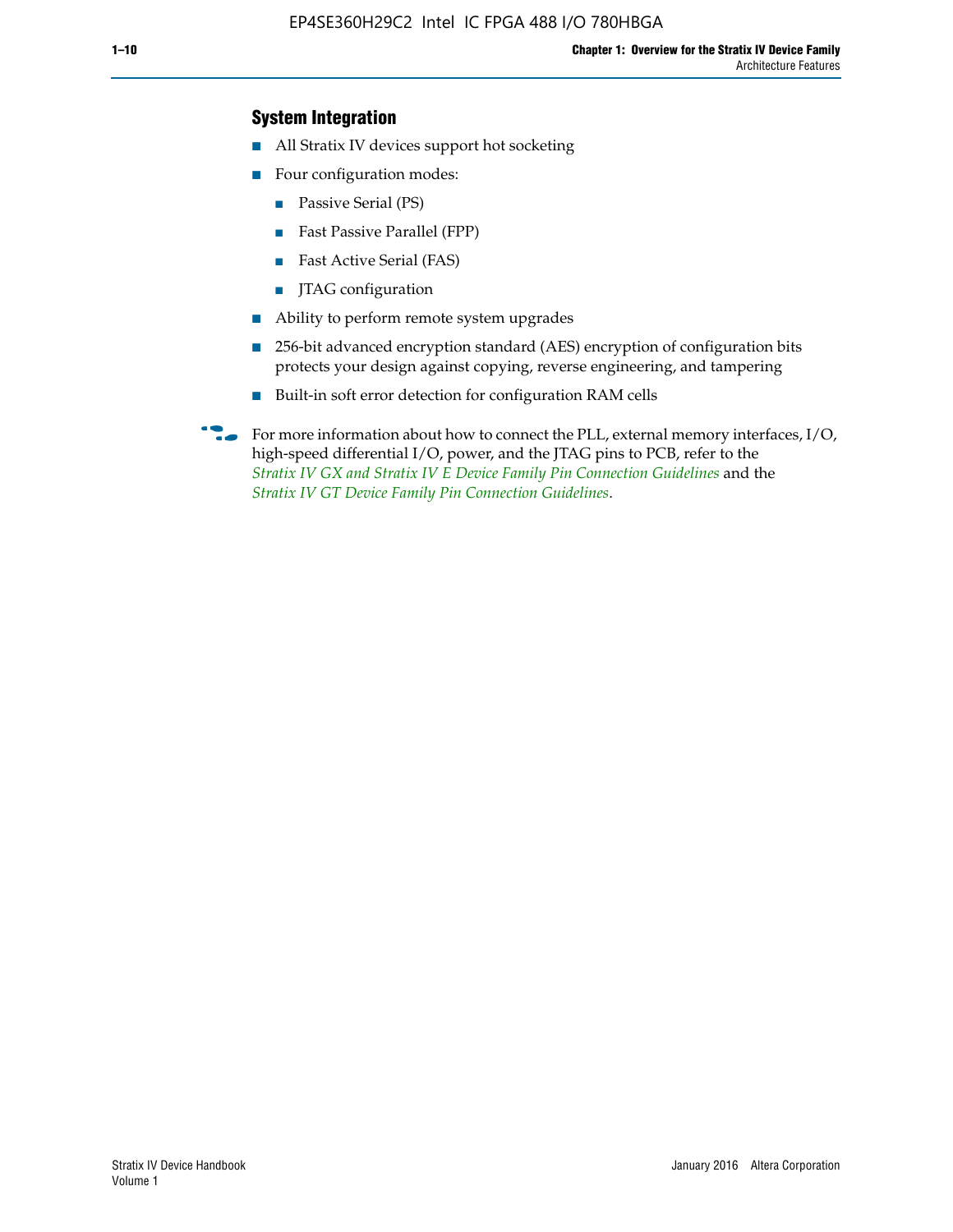#### Table 1–1 lists the Stratix IV GX device features.

## **Table 1–1. Stratix IV GX Device Features (Part 1 of 2)**

| <b>Feature</b>                                                       | EP4SGX70                 |                |              | <b>EP4SGX110</b>         |    |                                | <b>EP4SGX180</b>                 |                |       |                          | <b>EP4SGX230</b>                  |                |                         |                                 |                          | <b>EP4SGX290</b> |       |       |       |                                 |                 |                | <b>EP4SGX360</b> |                |       |       | <b>EP4SGX530</b> |
|----------------------------------------------------------------------|--------------------------|----------------|--------------|--------------------------|----|--------------------------------|----------------------------------|----------------|-------|--------------------------|-----------------------------------|----------------|-------------------------|---------------------------------|--------------------------|------------------|-------|-------|-------|---------------------------------|-----------------|----------------|------------------|----------------|-------|-------|------------------|
| <b>Package</b><br><b>Option</b>                                      | F780                     | F1152          | F780         | F1152                    |    | F780                           | F1152                            |                | F1517 | F780                     | F1152                             |                | F1517                   | F780                            | F1152                    |                  | F1517 | F1760 | F1932 | F780                            | F1152           |                | F1517            | F1760          | F1932 | F1760 | F1932            |
| <b>ALMs</b>                                                          | 29,040                   |                |              | 42,240                   |    |                                | 70,300                           |                |       |                          | 91,200                            |                |                         |                                 |                          | 116,480          |       |       |       |                                 |                 |                | 141,440          |                |       |       | 212,480          |
| LEs                                                                  | 72,600                   |                |              | 105,600                  |    |                                | 175,750                          |                |       |                          | 228,000                           |                |                         |                                 |                          | 291,200          |       |       |       |                                 |                 |                | 353,600          |                |       |       | 531,200          |
| 0.6 Gbps-<br>8.5 Gbps<br><b>Transceivers</b><br>$(PMA + PCs)$<br>(1) | $\overline{\phantom{0}}$ | 16             |              | $\overline{\phantom{m}}$ | 16 | $\qquad \qquad \longleftarrow$ | $\overline{\phantom{m}}$         | 16             | 24    | $\overline{\phantom{0}}$ | $\overbrace{\phantom{123221111}}$ | 16             | 24                      | $\qquad \qquad -$               | $\qquad \qquad$          | 16               | 24    | 24    | 32    | $\qquad \qquad \longleftarrow$  | $\qquad \qquad$ | 16             | 24               | 24             | 32    | 24    | 32               |
| 0.6 Gbps-<br>6.5 Gbps<br>Transceivers<br>$(PMA + PCS)$<br>(1)        | 8                        |                | 8            | 16                       |    | 8                              | 16                               | -              | —     | 8                        | 16                                | —              |                         | 16                              | 16                       | --               |       |       |       | 16                              | 16              | —              |                  |                |       |       |                  |
| PMA-only<br>CMU<br>Channels<br>$(0.6$ Gbps-<br>6.5 Gbps)             | $\hspace{0.05cm}$        | 8              |              |                          | 8  |                                | $\overbrace{\phantom{12322111}}$ | 8              | 12    |                          | $\overline{\phantom{a}}$          | 8              | 12                      | $\hspace{0.1mm}-\hspace{0.1mm}$ | $\overline{\phantom{a}}$ | 8                | 12    | 12    | 16    | $\hspace{0.05cm}$               | $\sim$          | 8              | 12               | 12             | 16    | 12    | 16               |
| PCI Express<br>hard IP<br><b>Blocks</b>                              | 1                        | $\overline{2}$ | $\mathbf{1}$ | $\overline{2}$           |    | $\overline{1}$                 |                                  | $\overline{2}$ |       | $\mathbf{1}$             |                                   | $\overline{c}$ |                         |                                 |                          | $\overline{c}$   |       |       | 4     |                                 |                 | $\overline{2}$ |                  |                | 4     |       | 4                |
| High-Speed<br><b>LVDS</b><br>SERDES (up<br>to 1.6 Gbps)<br>(4)       | 28                       | 56             | 28           | 28                       | 56 | 28                             | 44                               |                | 88    | 28                       | 44                                |                | 88                      | $\hspace{0.1mm}-\hspace{0.1mm}$ | 44                       |                  | 88    | 88    | 98    | $\hspace{0.1mm}-\hspace{0.1mm}$ | 44              |                | 88               | 88             | 98    | 88    | 98               |
| SPI-4.2 Links                                                        | $\mathbf{1}$             |                |              | 1                        |    | $\mathbf{1}$                   | $\overline{2}$                   |                | 4     | $\mathbf{1}$             | $\overline{2}$                    |                | $\overline{\mathbf{4}}$ | $\overline{\phantom{0}}$        | $\overline{2}$           |                  |       | 4     |       | $\hspace{0.05cm}$               | $\overline{2}$  |                |                  | $\overline{4}$ |       |       | 4                |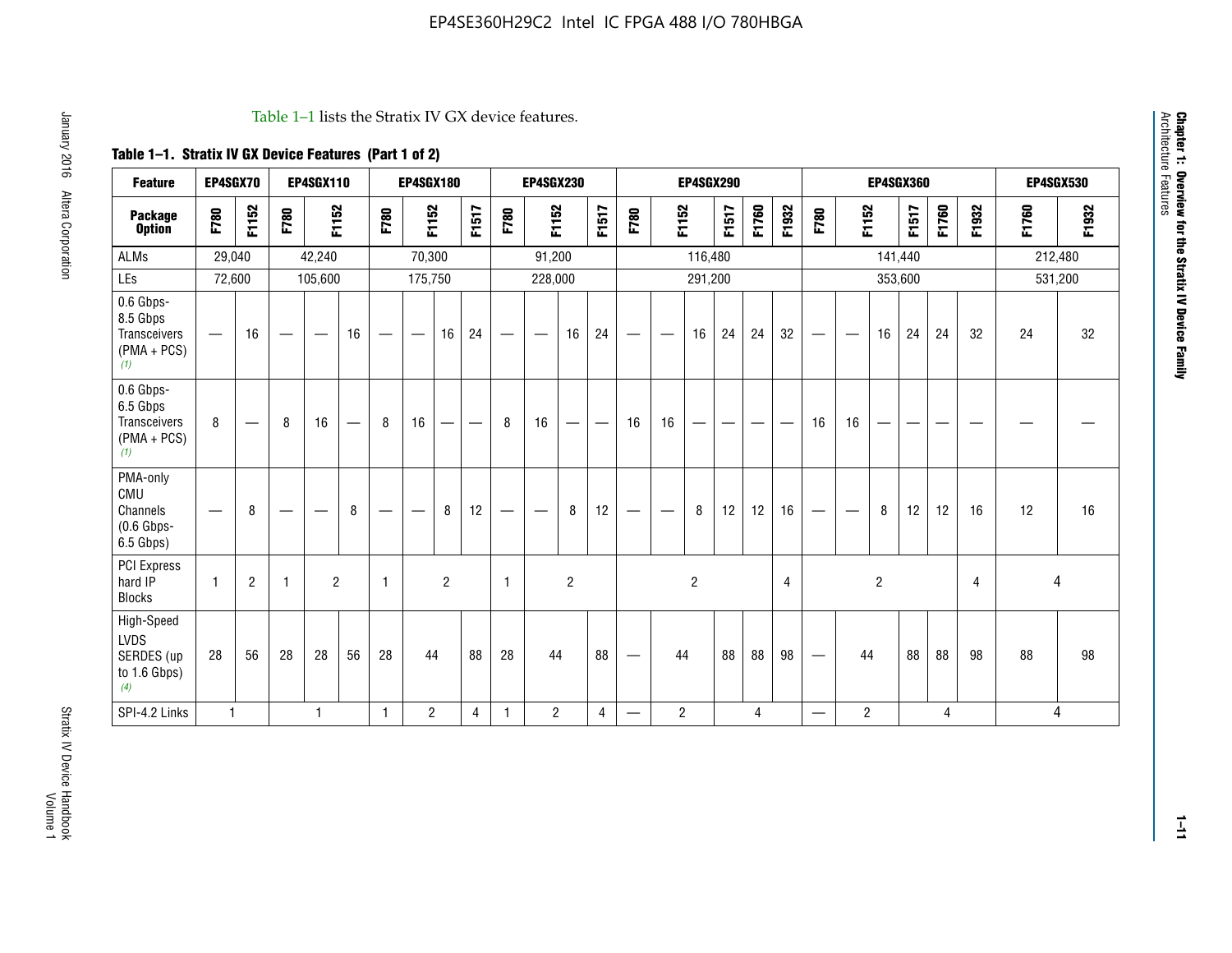**Table 1–1. Stratix IV GX Device Features (Part 2 of 2)**

| <b>Feature</b>                                       | EP4SGX70                |                        |                             | <b>EP4SGX110</b>            |                      |                             | <b>EP4SGX180</b>          |                                              |                        |                             | <b>EP4SGX230</b>            |                        |                      |                             |                             | EP4SGX290              |                      |                        |                        |                             |                             |                        | <b>EP4SGX360</b>     |                        |                        | <b>EP4SGX530</b>  |                   |
|------------------------------------------------------|-------------------------|------------------------|-----------------------------|-----------------------------|----------------------|-----------------------------|---------------------------|----------------------------------------------|------------------------|-----------------------------|-----------------------------|------------------------|----------------------|-----------------------------|-----------------------------|------------------------|----------------------|------------------------|------------------------|-----------------------------|-----------------------------|------------------------|----------------------|------------------------|------------------------|-------------------|-------------------|
| <b>Package</b><br><b>Option</b>                      | F780                    | F1152                  | F780                        | F1152                       |                      | F780                        | F1152                     |                                              | F1517                  | F780                        | F1152                       |                        | F1517                | F780                        | F1152                       |                        | F1517                | F1760                  | F1932                  | F780                        | F1152                       |                        | F1517                | F1760                  | F1932                  | F1760             | F1932             |
| M9K Blocks<br>(256x)<br>36 bits)                     | 462                     |                        |                             | 660                         |                      |                             | 950                       |                                              |                        |                             | 1,235                       |                        |                      |                             |                             | 936                    |                      |                        |                        |                             |                             | 1,248                  |                      |                        |                        | 1,280             |                   |
| M144K<br>Blocks<br>(2048 x<br>72 bits)               | 16                      |                        |                             | 16                          |                      |                             | 20                        |                                              |                        |                             | 22                          |                        |                      |                             |                             | 36                     |                      |                        |                        |                             |                             | 48                     |                      |                        |                        | 64                |                   |
| <b>Total Memory</b><br>(MLAB+M9K<br>+M144K) Kb       | 7,370                   |                        |                             | 9,564                       |                      |                             | 13,627                    |                                              |                        |                             | 17,133                      |                        |                      |                             |                             | 17,248                 |                      |                        |                        |                             |                             | 22,564                 |                      |                        |                        | 27,376            |                   |
| Embedded<br><b>Multipliers</b><br>$18 \times 18$ (2) | 384                     |                        |                             | 512                         |                      |                             | 920                       |                                              |                        |                             | 1,288                       |                        |                      |                             |                             | 832                    |                      |                        |                        |                             |                             | 1,040                  |                      |                        | 1,02<br>4              | 1,024             |                   |
| PLLs                                                 | 3                       | 4                      | 3                           | 4                           |                      | 3                           | 6                         |                                              | 8                      | 3                           | 6                           |                        | 8                    | 4                           | 6                           |                        | 8                    | 12                     | 12                     | 4                           | 6                           |                        | 8                    | 12                     | 12                     | 12                | 12                |
| User I/Os $(3)$                                      | 372                     | 488                    | 372                         | 372                         | 48<br>8              | 372                         | 56<br>4                   | 56<br>4                                      | 74<br>$\overline{4}$   | 372                         | 564                         | 56<br>4                | 74<br>$\overline{4}$ | 289                         | 564                         | 56<br>4                | 74<br>4              | 88<br>0                | 92<br>$\mathbf 0$      | 289                         | 564                         | 56<br>4                | 74<br>4              | 88<br>0                | 920                    | 880               | 920               |
| Speed Grade<br>(fastest to<br>slowest) (5)           | $-2x,$<br>$-3,$<br>$-4$ | $-2,$<br>$-3,$<br>$-4$ | $-2\times$<br>$-3,$<br>$-4$ | $-2\times$<br>$-3,$<br>$-4$ | $-2,$<br>-3,<br>$-4$ | $-2\times$<br>$-3,$<br>$-4$ | $-2$<br>×,<br>$-3,$<br>-4 | $-2$<br>$\,$<br>$-3$<br>$\mathbf{r}$<br>$-4$ | $-2,$<br>$-3,$<br>$-4$ | $-2\times$<br>$-3,$<br>$-4$ | $-2\times$<br>$-3,$<br>$-4$ | $-2,$<br>$-3,$<br>$-4$ | $-2,$<br>-3,<br>$-4$ | $-2\times$<br>$-3,$<br>$-4$ | $-2\times$<br>$-3,$<br>$-4$ | $-2,$<br>$-3,$<br>$-4$ | $-2,$<br>-3,<br>$-4$ | $-2,$<br>$-3,$<br>$-4$ | $-2,$<br>$-3,$<br>$-4$ | $-2\times$<br>$-3,$<br>$-4$ | $-2\times$<br>$-3,$<br>$-4$ | $-2,$<br>$-3,$<br>$-4$ | $-2,$<br>-3,<br>$-4$ | $-2,$<br>$-3,$<br>$-4$ | $-2,$<br>$-3,$<br>$-4$ | $-2, -3,$<br>$-4$ | $-2, -3,$<br>$-4$ |

#### **Notes to Table 1–1:**

(1) The total number of transceivers is divided equally between the left and right side of each device, except for the devices in the F780 package. These devices have eight transceiver channels located only on the right side of the device.

- (2) Four multiplier adder mode.
- (3) The user I/Os count from pin-out files includes all general purpose I/O, dedicated clock pins, and dual purpose configuration pins. Transceiver pins and dedicated configuration pins are not included in the pin count.
- (4) Total pairs of high-speed LVDS SERDES take the lowest channel count of  $R_X/T_X$ .
- (5) The difference between the Stratix IV GX devices in the –2 and –2x speed grades is the number of available transceiver channels. The –2 device allows you to use the transceiver CMU blocks as transceiver channels. The –2x device does NOT allow you to use the CMU blocks as transceiver channels. In addition to the reduction of available transceiver channels in the Stratix IV GX –2x device, the data rates in the –2x device are limited to 6.5 Gbps.

January 2016 Altera Corporation

Altera Corporation

January 2016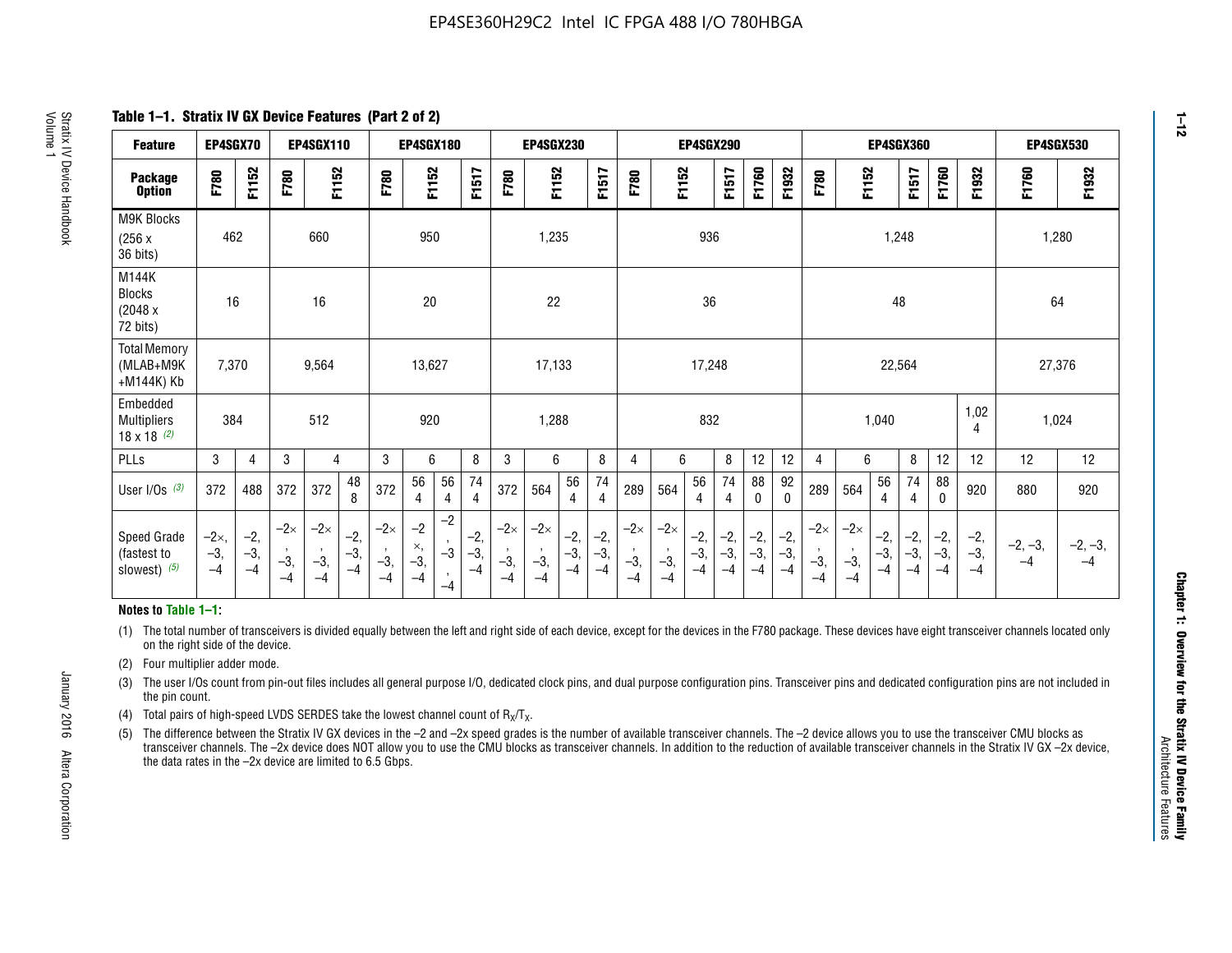Table 1–2 lists the Stratix IV GX device package options.

#### **Table 1–2. Stratix IV GX Device Package Options** *(1)***,** *(2)*

| <b>Device</b> |                  | <b>F780</b><br>(29 mm x 29 mm) $(6)$ | F1152<br>$(35 \, \text{mm} \times 35 \, \text{mm})$<br>(6) |             | <b>F1152</b><br>$(35 \text{ mm} \times 35 \text{ mm})$ $(5)$ , $(7)$ | F1517<br>(40 mm x 40 mm)<br>$(5)$ $(7)$ | <b>F1760</b><br>$(42.5 \text{ mm} \times 42.5 \text{ mm})$<br>Ш | F1932<br>(45 mm x 45 mm)<br>(7) |
|---------------|------------------|--------------------------------------|------------------------------------------------------------|-------------|----------------------------------------------------------------------|-----------------------------------------|-----------------------------------------------------------------|---------------------------------|
| EP4SGX70      | <b>DF29</b>      |                                      |                                                            | <b>HF35</b> |                                                                      |                                         |                                                                 |                                 |
| EP4SGX110     | DF <sub>29</sub> |                                      | FF35                                                       | <b>HF35</b> |                                                                      |                                         |                                                                 |                                 |
| EP4SGX180     | DF29             |                                      | FF35                                                       |             | <b>HF35</b>                                                          | KF40                                    |                                                                 |                                 |
| EP4SGX230     | DF <sub>29</sub> |                                      | FF35                                                       |             | <b>HF35</b>                                                          | KF40                                    |                                                                 |                                 |
| EP4SGX290     |                  | FH29 $(3)$                           | FF35                                                       |             | <b>HF35</b>                                                          | KF40                                    | KF43                                                            | <b>NF45</b>                     |
| EP4SGX360     |                  | FH29 $(3)$                           | FF35                                                       |             | <b>HF35</b>                                                          | KF40                                    | KF43                                                            | <b>NF45</b>                     |
| EP4SGX530     |                  |                                      |                                                            |             | HH35 (4)                                                             | KH40 (4)                                | KF43                                                            | <b>NF45</b>                     |

#### **Notes to Table 1–2:**

(1) Device packages in the same column and marked under the same arrow sign have vertical migration capability.

(2) Use the Pin Migration Viewer in the Pin Planner to verify the pin migration compatibility when migrating devices. For more information, refer to *[I/O Management](http://www.altera.com/literature/hb/qts/qts_qii52013.pdf)* in the *Quartus II Handbook, Volume 2*.

(3) The 780-pin EP4SGX290 and EP4SGX360 devices are available only in 33 mm x 33 mm Hybrid flip chip package.

(4) The 1152-pin and 1517-pin EP4SGX530 devices are available only in 42.5 mm x 42.5 mm Hybrid flip chip packages.

(5) When migrating between hybrid and flip chip packages, there is an additional keep-out area. For more information, refer to the *[Package Information Datasheet for Altera Devices](http://www.altera.com/literature/ds/dspkg.pdf)*.

(6) Devices listed in this column are available in –2x, –3, and –4 speed grades. These devices do not have on-package decoupling capacitors.

(7) Devices listed in this column are available in –2, –3, and –4 speed grades. These devices have on-package decoupling capacitors. For more information about on-package decoupling capacitor value in each device, refer to Table 1–3.

 $\mathbb{L}$ s On-package decoupling reduces the need for on-board or PCB decoupling capacitors by satisfying the transient current requirements at higher frequencies. The *[Power Delivery Network](http://www.altera.com/literature/ug/pdn_tool_stxiv.zip)* design tool for Stratix IV devices accounts for the on-package decoupling and reflects the reduced requirements for PCB decoupling capacitors.

**Chapter 1: Overview for the Stratix IV Device Family**

Chapter 1: Overview for the Stratix IV Device Family<br>Architecture Features

Architecture Features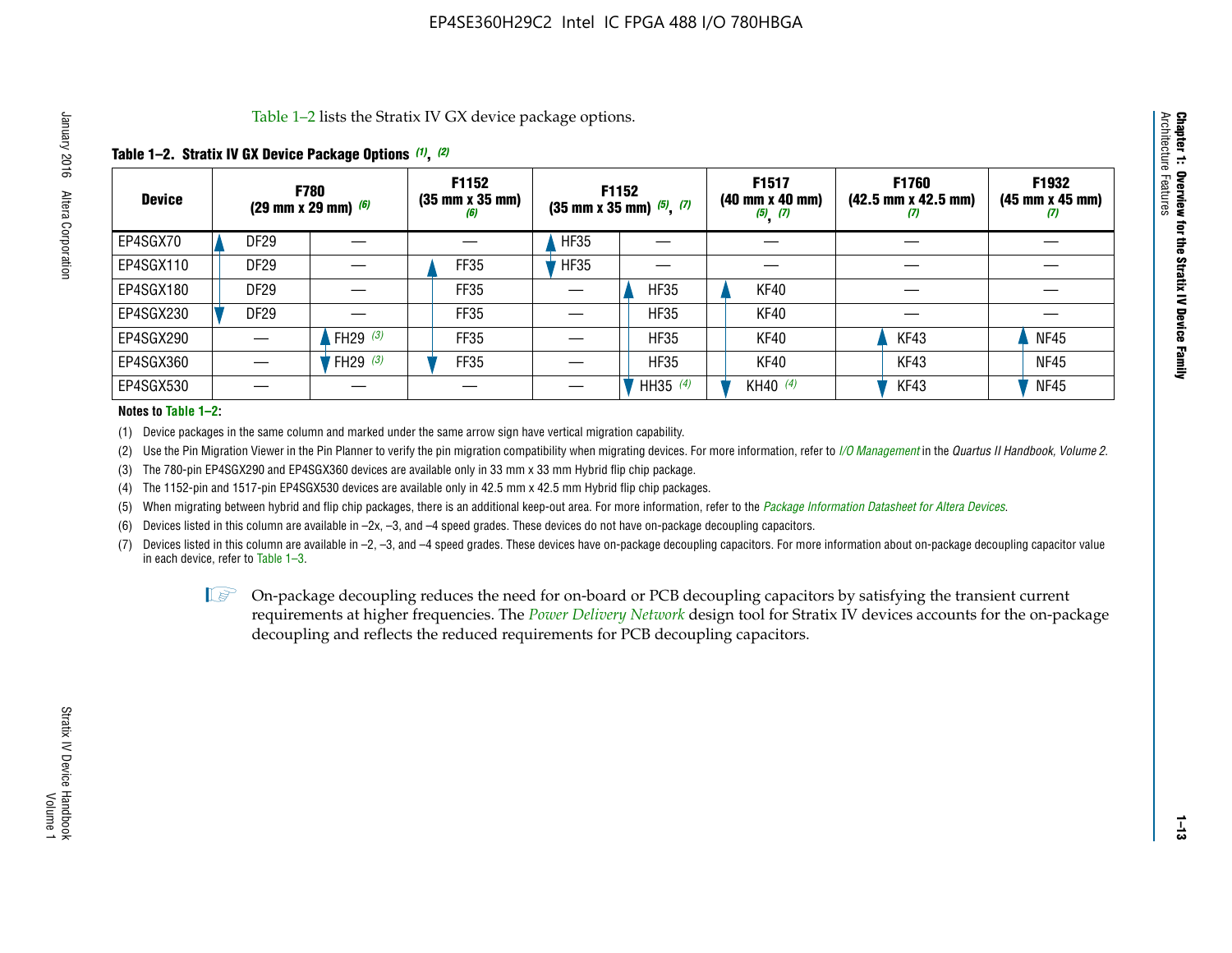|  |  |  | Table 1-3. Stratix IV GX Device On-Package Decoupling Information (1) |
|--|--|--|-----------------------------------------------------------------------|
|--|--|--|-----------------------------------------------------------------------|

| <b>Ordering Information</b> |                     | $V_{cc}$                            | V <sub>CCIO</sub>    | V <sub>CCL_GXB</sub>         | $V_{\texttt{CCA}\_\textsf{L/R}}$ | V <sub>CCT</sub> and V <sub>CCR</sub> (Shared)   |
|-----------------------------|---------------------|-------------------------------------|----------------------|------------------------------|----------------------------------|--------------------------------------------------|
| EP4SGX70                    | <b>HF35</b>         | $2\times1$ uF + $2\times470$ nF     | 10nF per bank $(2)$  | 100nF per transceiver block  | 100 <sub>n</sub> F               | $1\times470$ nF + $1\times47$ nF per side        |
| EP4SGX110                   | <b>HF35</b>         | $2\times1$ uF + $2\times470$ nF     | 10nF per bank $(2)$  | 100nF per transceiver block  | 100 <sub>n</sub> F               | $1\times470$ nF + $1\times47$ nF per side        |
| EP4SGX180                   | <b>HF35</b><br>KF40 | $2\times1$ uF + $2\times470$ nF     | 10nF per bank $(2)$  | 100nF per transceiver block  | 100 <sub>n</sub> F               | $1\times470$ nF + $1\times47$ nF per side        |
| EP4SGX230                   | <b>HF35</b><br>KF40 | $2 \times 1$ uF + $2 \times 470$ nF | 10 nF per bank $(2)$ | 100 nF per transceiver block | 100 nF                           | $1 \times 470$ nF + $1 \times 47$ nF<br>per side |
|                             | <b>HF35</b>         |                                     |                      |                              |                                  |                                                  |
| EP4SGX290                   | KF40<br>KF43        | $4\times1$ uF + $4\times470$ nF     | 10 nF per bank $(2)$ | 100 nF per transceiver block | 100 <sub>n</sub> F               | $1 \times 470$ nF + $1 \times 47$ nF<br>per side |
|                             | <b>NF45</b>         |                                     |                      |                              |                                  |                                                  |
|                             | <b>HF35</b>         |                                     |                      |                              |                                  |                                                  |
| EP4SGX360                   | KF40                | $4 \times 1$ uF + $4 \times 470$ nF | 10 nF per bank $(2)$ | 100 nF per transceiver block | 100 nF                           | $1 \times 470$ nF + $1 \times 47$ nF             |
|                             | KF43                |                                     |                      |                              |                                  | per side                                         |
|                             | <b>NF45</b>         |                                     |                      |                              |                                  |                                                  |
|                             | <b>HH35</b>         |                                     |                      |                              |                                  |                                                  |
|                             | KH40                |                                     |                      |                              |                                  | $1 \times 470$ nF + $1 \times 47$ nF             |
| EP4SGX530                   | KF43                | $4\times1$ uF + $4\times470$ nF     | 10 nF per bank $(2)$ | 100 nF per transceiver block | 100 nF                           | per side                                         |
|                             | <b>NF45</b>         |                                     |                      |                              |                                  |                                                  |

**Notes to Table 1–3:**

(1) Table 1-3 refers to production devices on-package decoupling. For more information about decoupling design of engineering sample (ES) devices, contact [Altera Technical Support](http://mysupport.altera.com/eservice/login.asp).

(2) For I/O banks  $3(*)$ ,  $4(*)$ ,  $7(*)$ , and  $8(*)$  only. There is no OPD for I/O bank  $1(*)$ ,  $2(*)$ ,  $5(*)$ , and  $6(*)$ .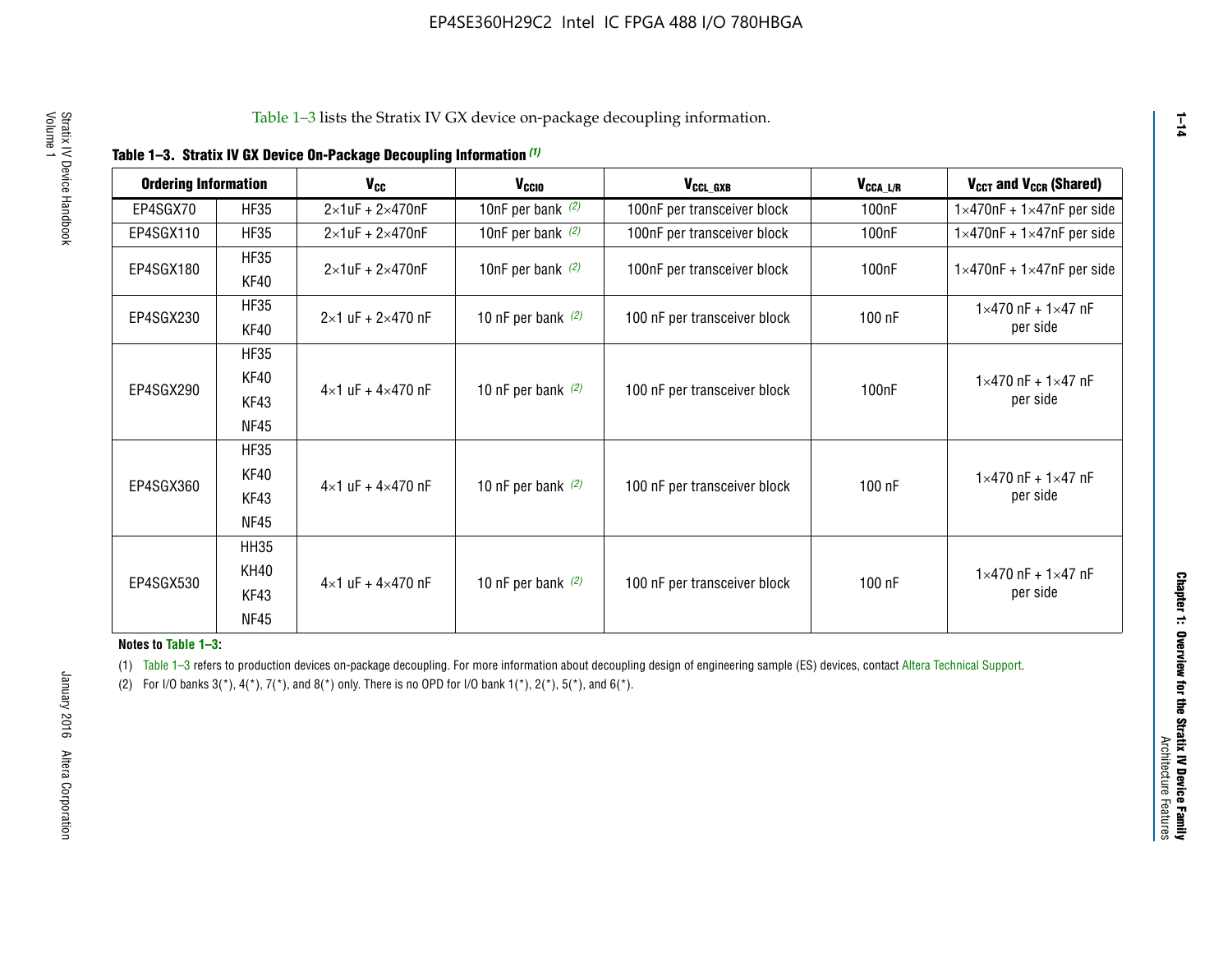#### Table 1–4 lists the Stratix IV E device features.

#### **Table 1–4. Stratix IV E Device Features**

| <b>Feature</b>                                      | <b>EP4SE230</b> |     | <b>EP4SE360</b>                        |              | <b>EP4SE530</b> |              | <b>EP4SE820</b> |          |            |
|-----------------------------------------------------|-----------------|-----|----------------------------------------|--------------|-----------------|--------------|-----------------|----------|------------|
| Package Pin Count                                   | 780             | 780 | 1152                                   | 1152         | 1517            | 1760         | 1152            | 1517     | 1760       |
| ALMs                                                | 91,200          |     | 141,440                                |              | 212,480         |              |                 | 325,220  |            |
| LEs                                                 | 228,000         |     | 353,600                                |              | 531,200         |              |                 | 813,050  |            |
| High-Speed LVDS<br>SERDES (up to<br>1.6 Gbps) $(1)$ | 56              | 56  | 88                                     | 88           | 112             | 112          | 88              | 112      | 132        |
| SPI-4.2 Links                                       | 3               | 3   | 4                                      | 4            |                 | 6            | 4               | 6        | 6          |
| <b>M9K Blocks</b><br>(256 x 36 bits)                | 1,235           |     | 1,248                                  |              | 1,280           |              |                 | 1610     |            |
| M144K Blocks<br>(2048 x 72 bits)                    | 22              |     | 48                                     |              | 64              |              |                 | 60       |            |
| <b>Total Memory</b><br>$(MLAB+M9K+$<br>M144K) Kb    | 17,133          |     | 22,564                                 |              | 27,376          |              |                 | 33,294   |            |
| <b>Embedded Multipliers</b><br>$(18 \times 18)$ (2) | 1,288           |     | 1,040                                  |              | 1,024           |              |                 | 960      |            |
| PLLs                                                | 4               | 4   | 8                                      | 8            | 12              | 12           | 8               | 12       | 12         |
| User I/Os $(3)$                                     | 488             | 488 | 744                                    | 744          | 976             | 976          | 744(4)          | 976 (4)  | 1120 $(4)$ |
| Speed Grade<br>(fastest to slowest)                 |                 |     | $-2, -3, -4$ $-2, -3, -4$ $-2, -3, -4$ | $-2, -3, -4$ | $-2, -3, -4$    | $-2, -3, -4$ | $-3, -4$        | $-3, -4$ | $-3, -4$   |

#### **Notes to Table 1–4:**

(1) The user I/O count from the pin-out files include all general purpose I/Os, dedicated clock pins, and dual purpose configuration pins. Transceiver pins and dedicated configuration pins are not included in the pin count.

(2) Four multiplier adder mode.

(3) Total pairs of high-speed LVDS SERDES take the lowest channel count of  $R_X/T_X$ .

(4) This data is preliminary.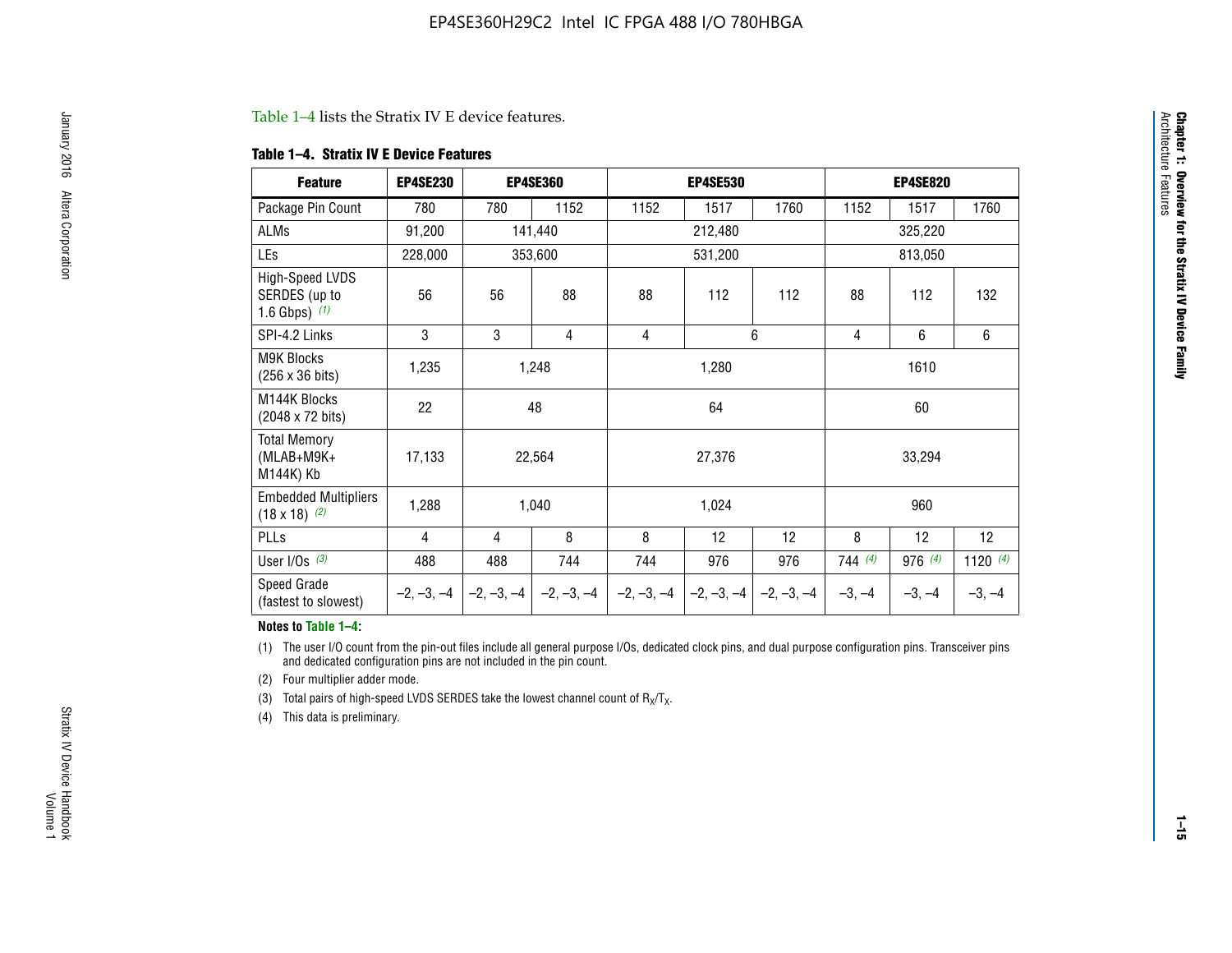Table 1–5 summarizes the Stratix IV E device package options.

| <b>Device</b> | <b>F780</b><br>$(29 \text{ mm} \times 29 \text{ mm})$ $(5)$ , $(6)$ | F1152<br>$(35 \text{ mm} \times 35 \text{ mm})$ $(5)$ , $(7)$ | F <sub>1517</sub><br>$(40 \text{ mm} \times 40 \text{ mm})$ (7) | <b>F1760</b><br>$(42.5$ mm x 42.5 mm) $(7)$ |
|---------------|---------------------------------------------------------------------|---------------------------------------------------------------|-----------------------------------------------------------------|---------------------------------------------|
| EP4SE230      | F29                                                                 |                                                               |                                                                 |                                             |
| EP4SE360      | H <sub>29</sub> $(3)$                                               | F35                                                           |                                                                 |                                             |
| EP4SE530      |                                                                     | $H35^{(4)}$                                                   | H40 $(4)$                                                       | F43                                         |
| EP4SE820      |                                                                     | H35 $(4)$                                                     | H40 $(4)$                                                       | F43                                         |

**Table 1–5. Stratix IV E Device Package Options** *(1)***,** *(2)*

#### **Notes to Table 1–5:**

(1) Device packages in the same column and marked under the same arrow sign have vertical migration capability.

(2) Use the Pin Migration Viewer in the Pin Planner to verify the pin migration compatibility when migrating devices. For more information, refer to *[I/O Management](http://www.altera.com/literature/hb/qts/qts_qii52013.pdf)* in the *Quartus II Handbook, Volume 2*.

(3) The 780-pin EP4SE360 device is available only in the 33 mm x 33 mm Hybrid flip chip package.

(4) The 1152-pin and 1517-pin for EP4SE530 and EP4SE820 devices are available only in the 42.5 mm x 42.5 mm Hybrid flip chip package.

(5) When migrating between hybrid and flip chip packages, there is an additional keep-out area. For more information, refer to the *[Package](http://www.altera.com/literature/ds/dspkg.pdf)  [Information Datasheet for Altera Devices](http://www.altera.com/literature/ds/dspkg.pdf)*.

(6) Devices listed in this column do not have on-package decoupling capacitors.

(7) Devices listed in this column have on-package decoupling capacitors. For more information about on-package decoupling capacitor value for each device, refer to Table 1–6.

Table 1–6 lists the Stratix IV E on-package decoupling information.

| Table 1–6. Stratix IV E Device On-Package Decoupling Information (1) |  |  |  |  |  |
|----------------------------------------------------------------------|--|--|--|--|--|
|----------------------------------------------------------------------|--|--|--|--|--|

|          | <b>Ordering Information</b> | <b>V<sub>cc</sub></b>               | <b>V<sub>CCIO</sub></b> |
|----------|-----------------------------|-------------------------------------|-------------------------|
| EP4SE360 | F35                         | $4 \times 1$ uF + $4 \times 470$ nF | 10 nF per bank          |
|          | H <sub>35</sub>             |                                     |                         |
| EP4SE530 | H40                         | $4 \times 1$ uF + $4 \times 470$ nF | 10 nF per bank          |
|          | F43                         |                                     |                         |
|          | H <sub>35</sub>             |                                     |                         |
| EP4SE820 | H40                         | $4 \times 1$ uF + $4 \times 470$ nF | 10 nF per bank          |
|          | F43                         |                                     |                         |

**Note to Table 1–6:**

(1) Table 1–6 refers to production devices on-package decoupling. For more information about decoupling design of engineering sample (ES) devices, contact [Altera Technical Support](http://mysupport.altera.com/eservice/login.asp).

Table 1–7 lists the Stratix IV GT device features.

| <b>Feature</b>                       | <b>EP4S40G2</b> | <b>EP4S40G5</b> | <b>EP4S100G2</b> | <b>EP4S100G3</b> | <b>EP4S100G4</b> |      | <b>EP4S100G5</b> |
|--------------------------------------|-----------------|-----------------|------------------|------------------|------------------|------|------------------|
| Package Pin Count                    | 1517            | 1517            | 1517             | 1932             | 1932             | 1517 | 1932             |
| <b>ALMs</b>                          | 91,200          | 212,480         | 91,200           | 116,480          | 141,440          |      | 212.480          |
| LEs                                  | 228,000         | 531,200         | 228,000          | 291,200          | 353,600          |      | 531,200          |
| <b>Total Transceiver</b><br>Channels | 36              | 36              | 36               | 48               | 48               | 36   | 48               |

**Table 1–7. Stratix IV GT Device Features (Part 1 of 2)**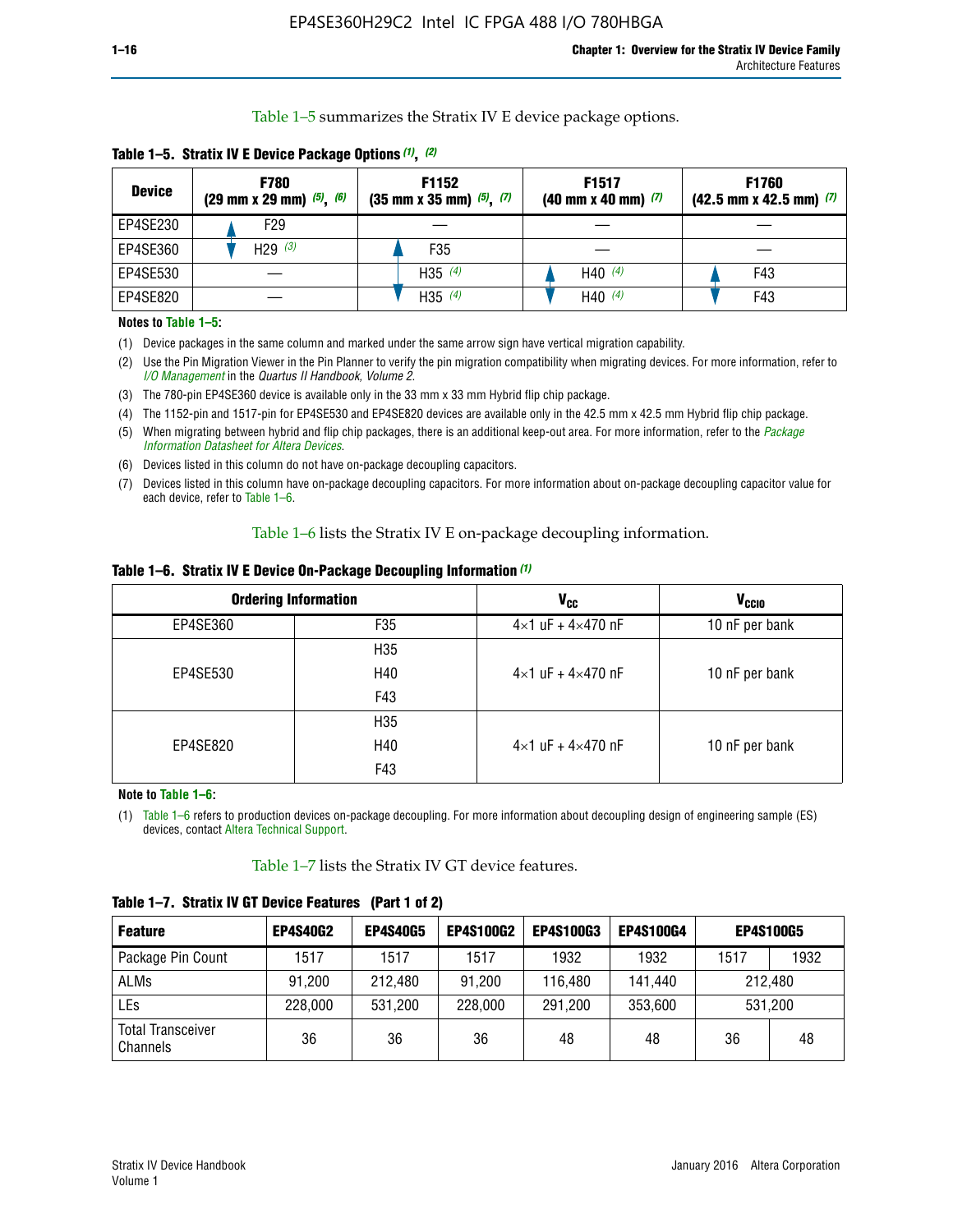|  | Table 1–7. Stratix IV GT Device Features (Part 2 of 2) |  |
|--|--------------------------------------------------------|--|
|--|--------------------------------------------------------|--|

| <b>Feature</b>                                                              | <b>EP4S40G2</b> | <b>EP4S40G5</b> | <b>EP4S100G2</b> | <b>EP4S100G3</b> | EP4S100G4      | <b>EP4S100G5</b>          |                |
|-----------------------------------------------------------------------------|-----------------|-----------------|------------------|------------------|----------------|---------------------------|----------------|
| 10G Transceiver<br>Channels<br>(600 Mbps - 11.3 Gbps)<br>with $PMA + PCS$ ) | 12              | 12              | 24               | 24               | 24             | 24                        | 32             |
| 8G Transceiver<br>Channels<br>(600 Mbps - 8.5 Gbps<br>with PMA + PCS) $(1)$ | 12              | 12              | $\pmb{0}$        | 8                | 8              | $\mathbf 0$               | 0              |
| PMA-only CMU<br>Channels<br>(600 Mbps- 6.5 Gbps)                            | 12              | 12              | 12               | 16               | 16             | 12                        | 16             |
| PCIe hard IP Blocks                                                         | $\overline{2}$  | $\overline{2}$  | $\overline{2}$   | $\overline{4}$   | $\overline{4}$ | $\overline{2}$            | $\overline{4}$ |
| High-Speed LVDS<br><b>SERDES</b><br>(up to 1.6 Gbps) $(2)$                  | 46              | 46              | 46               | 47               | 47             | 46                        | 47             |
| SP1-4.2 Links                                                               | $\overline{2}$  | $\overline{2}$  | $\overline{2}$   | $\overline{2}$   | $\overline{2}$ | $\overline{2}$            | $\overline{2}$ |
| <b>M9K Blocks</b><br>(256 x 36 bits)                                        | 1,235           | 1,280           | 1,235            | 936              | 1,248          |                           | 1,280          |
| M144K Blocks<br>(2048 x 72 bits)                                            | 22              | 64              | 22               | 36               | 48             | 64                        |                |
| Total Memory (MLAB +<br>M9K + M144K) Kb                                     | 17,133          | 27,376          | 17,133           | 17,248           | 22,564         |                           | 27,376         |
| <b>Embedded Multipliers</b><br>$18 \times 18^{(3)}$                         | 1,288           | 1,024           | 1,288            | 832              | 1,024          | 1,024                     |                |
| PLLs                                                                        | 8               | 8               | 8                | 12               | 12             | 8                         | 12             |
| User I/Os $(4)$ , $(5)$                                                     | 654             | 654             | 654              | 781              | 781            | 654                       | 781            |
| <b>Speed Grade</b><br>(fastest to slowest)                                  | $-1, -2, -3$    | $-1, -2, -3$    | $-1, -2, -3$     | $-1, -2, -3$     | $-1, -2, -3$   | $-1, -2, -3$ $-1, -2, -3$ |                |

**Notes to Table 1–7:**

(1) You can configure all 10G transceiver channels as 8G transceiver channels. For example, the EP4S40G2F40 device has twenty-four 8G transceiver channels and the EP4S100G5F45 device has thirty-two 8G transceiver channels.

(2) Total pairs of high-speed LVDS SERDES take the lowest channel count of  $R_X/T_X$ .

(3) Four multiplier adder mode.

(4) The user I/O count from the pin-out files include all general purpose I/Os, dedicated clock pins, and dual purpose configuration pins. Transceiver pins and dedicated configuration pins are not included in the pin count.

(5) This data is preliminary.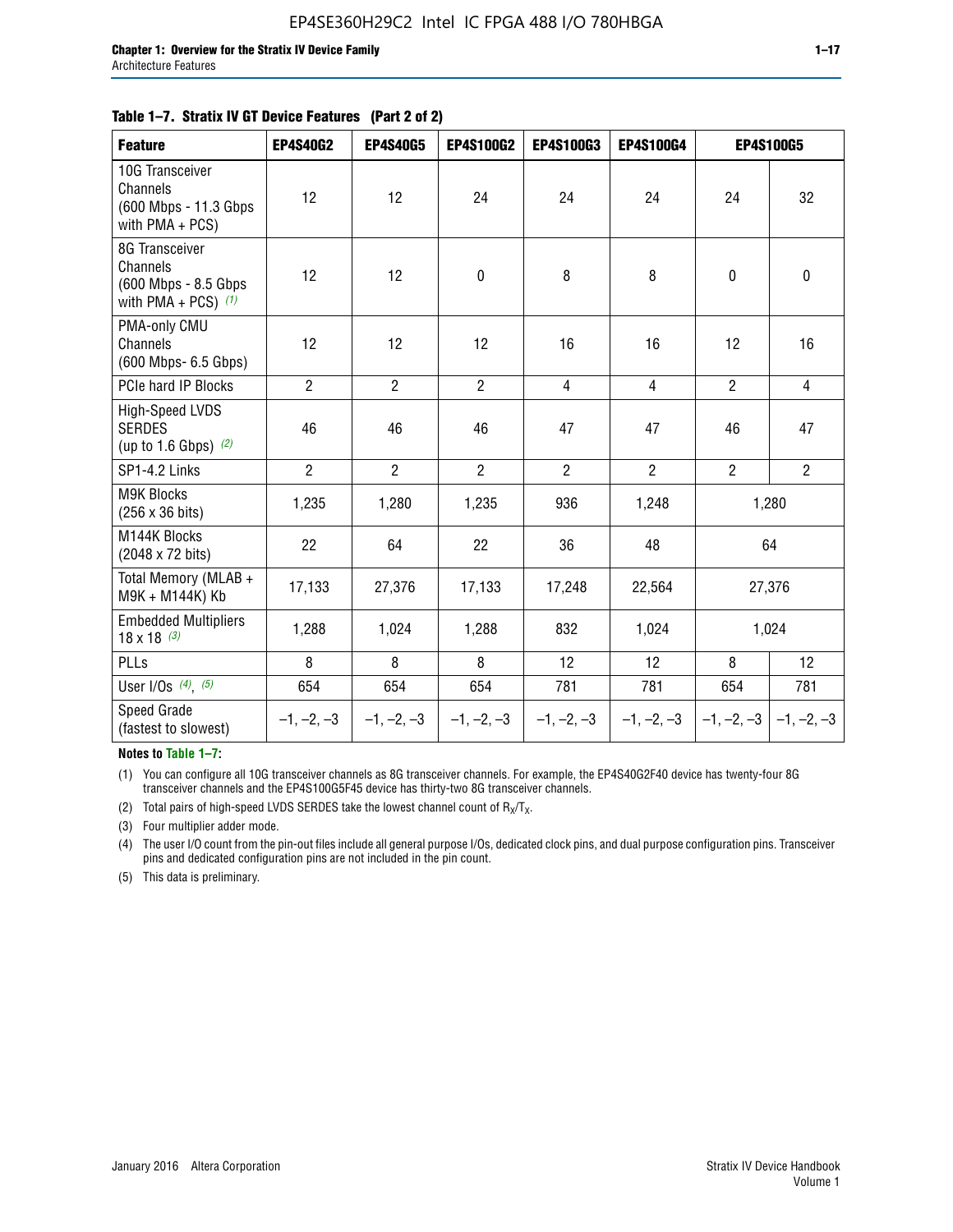Table 1–8 lists the resource counts for the Stratix IV GT devices.

| <b>Device</b>                      | <b>1517 Pin</b><br>$(40 \text{ mm} \times 40 \text{ mm})$ $(3)$ | <b>1932 Pin</b><br>(45 mm x 45 mm) |  |
|------------------------------------|-----------------------------------------------------------------|------------------------------------|--|
| <b>Stratix IV GT 40 G Devices</b>  |                                                                 |                                    |  |
| EP4S40G2                           | F40                                                             |                                    |  |
| EP4S40G5                           | H40 $(4)$ , $(5)$                                               |                                    |  |
| <b>Stratix IV GT 100 G Devices</b> |                                                                 |                                    |  |
| EP4S100G2                          | F40                                                             |                                    |  |
| EP4S100G3                          |                                                                 | F45                                |  |
| EP4S100G4                          |                                                                 | F45                                |  |
| EP4S100G5                          | (5)<br>$(4)$ ,<br>H40                                           | F45                                |  |

#### **Notes to Table 1–8:**

(1) This table represents pin compatability; however, it does not include hard IP block placement compatability.

- (2) Devices under the same arrow sign have vertical migration capability.
- (3) When migrating between hybrid and flip chip packages, there is an additional keep-out area. For more information, refer to the *[Altera Device Package Information Data Sheet](http://www.altera.com/literature/ds/dspkg.pdf)*.
- (4) EP4S40G5 and EP4S100G5 devices with 1517 pin-count are only available in 42.5-mm x 42.5-mm Hybrid flip chip packages.
- (5) If you are using the hard IP block, migration is not possible.

Table 1–9 lists the Stratix IV GT on-package decoupling information.

**Table 1–9. Stratix IV GT Device On-Package Decoupling Information** *(1)*

| <b>Ordering</b><br><b>Information</b> | Vcc                                 | <b>V<sub>CCIO</sub></b> | V <sub>CCL GXB</sub>            | V <sub>CCA L/R</sub> | V <sub>CCT L/R</sub> | $V_{CCR\_L/R}$ |
|---------------------------------------|-------------------------------------|-------------------------|---------------------------------|----------------------|----------------------|----------------|
| EP4S40G2F40                           | $2 \times 1$ uF + $2 \times 470$ nF | 10 nF per bank $(2)$    | 100 nF per<br>transceiver block | $100$ nF             | $100$ nF             | 100 nF         |
| EP4S100G2F40                          |                                     |                         |                                 |                      |                      |                |
| EP4S100G3F45                          |                                     | 10 nF per bank $(2)$    | 100 nF per<br>transceiver block | $100$ nF             | $100$ nF             | $100$ nF       |
| EP4S100G4F45                          |                                     |                         |                                 |                      |                      |                |
| EP4S40G5H40                           | $4\times1$ uF + $4\times470$ nF     |                         |                                 |                      |                      |                |
| EP4S100G5H40                          |                                     |                         |                                 |                      |                      |                |
| EP4S100G5F45                          |                                     |                         |                                 |                      |                      |                |

**Notes to Table 1–9:**

(1) Table 1–9 refers to production devices on-package decoupling. For more information about decoupling design of engineering sample (ES) devices, contact [Altera Technical Support](http://mysupport.altera.com/eservice/login.asp).

(2) For I/O banks  $3(*)$ ,  $4(*)$ ,  $7(*)$ , and  $8(*)$  only. There is no OPD for I/O bank  $1(*)$ ,  $2(*)$ ,  $5(*)$ , and  $6(*)$ .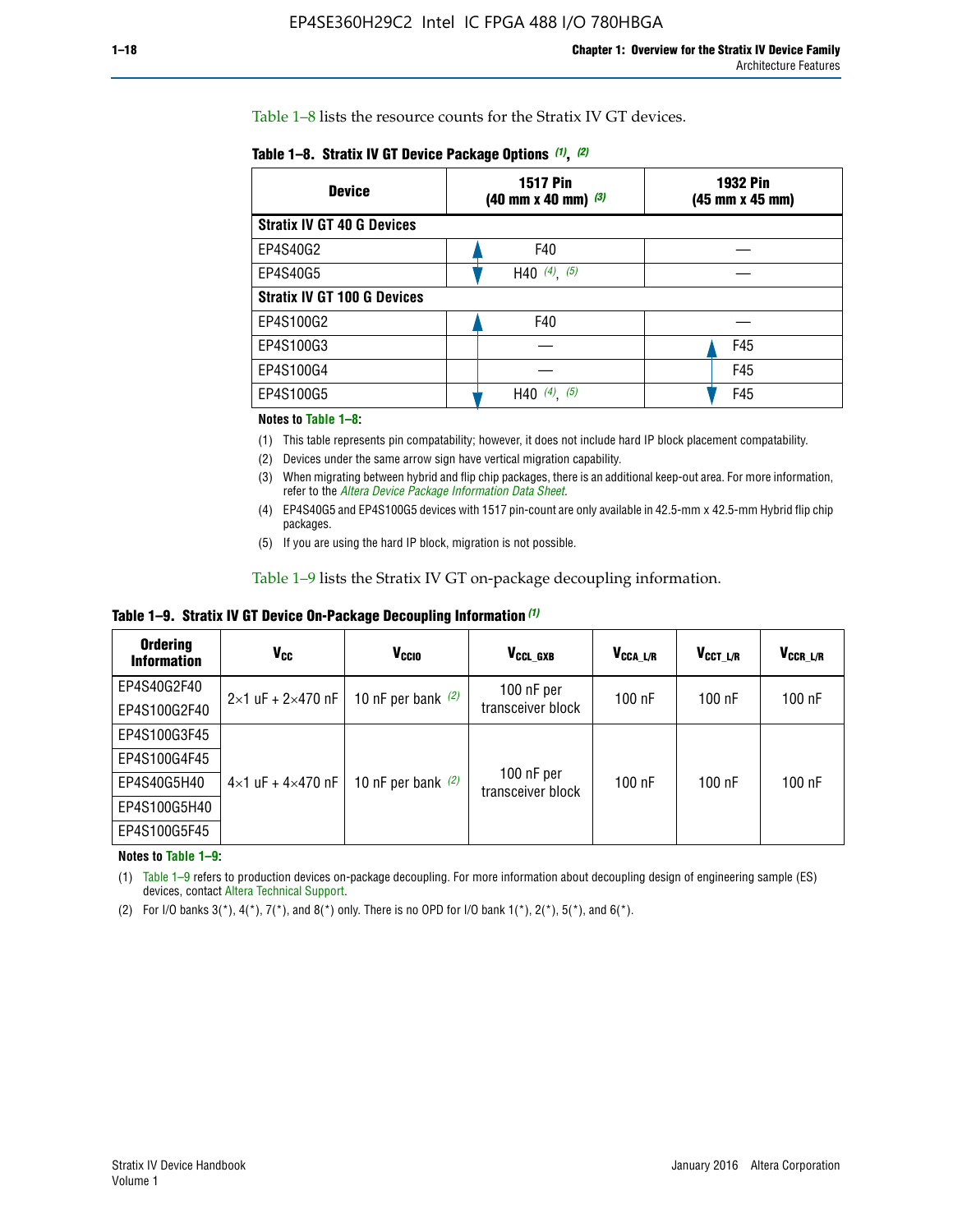# **Integrated Software Platform**

The Quartus II software provides an integrated environment for HDL and schematic design entry, compilation and logic synthesis, full simulation and advanced timing analysis, SignalTap II Logic Analyzer, and device configuration of Stratix IV designs. The Quartus II software provides the MegaWizard<sup> $M$ </sup> Plug-In Manager user interface to generate different functional blocks, such as memory, PLL, and digital signal processing logic. For transceivers, the Quartus II software provides the ALTGX MegaWizard Plug-In Manager interface that guides you through configuration of the transceiver based on your application requirements.

The Stratix IV GX and GT transceivers allow you to implement low-power and reliable high-speed serial interface applications with its fully reconfigurable hardware, optimal signal integrity, and integrated Quartus II software platform.

For more information about the QuarJanuary2016tus II software features, refer to the *[Quartus II Handbook](http://www.altera.com/literature/lit-qts.jsp)*.

# **Ordering Information**

This section describes the Stratix IV E, GT, and GX devices ordering information. Figure 1–4 shows the ordering codes for Stratix IV GX and E devices.



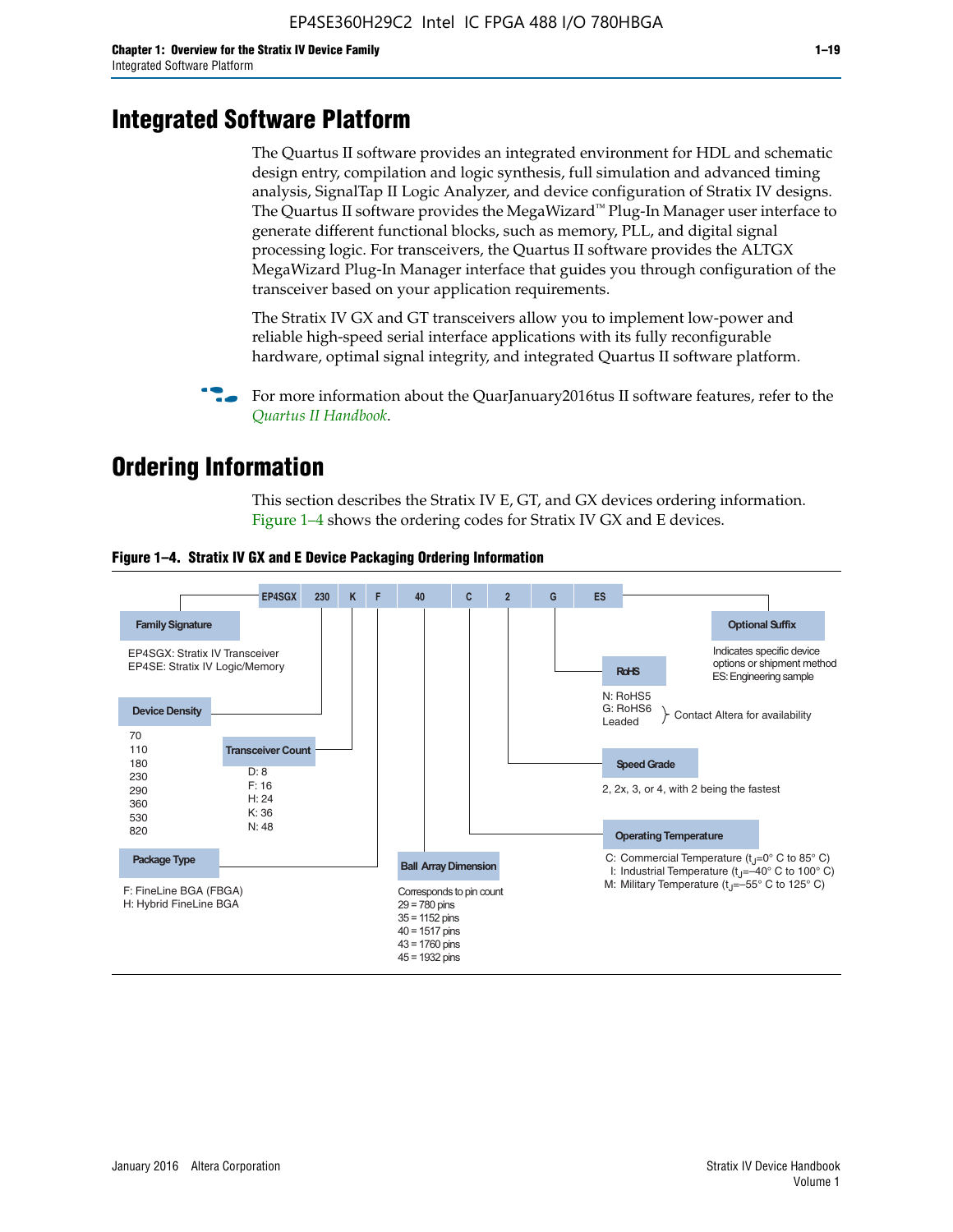Figure 1–5 shows the ordering codes for Stratix IV GT devices.





# **Document Revision History**

Table 1–10 lists the revision history for this chapter.

| <b>Date</b>       | <b>Version</b> | <b>Changes</b>                                           |
|-------------------|----------------|----------------------------------------------------------|
| January 2016      | 3.5            | ■ Updated Figure $1-4$ with new RoHS information         |
| September 2012    | 3.4            | ■ Updated Table 1–1 to close FB $#30986$ .               |
|                   |                | ■ Updated Table 1–2 and Table 1–5 to close FB $#31127$ . |
| June 2011         | 3.3            | $\blacksquare$ Added military temperature to Figure 1–4. |
| February 2011     | 3.2            | ■ Updated Table $1-7$ and Table $1-8$ .                  |
|                   |                | $\blacksquare$ Applied new template.                     |
|                   |                | Minor text edits.                                        |
| <b>March 2010</b> | 3.1            | ■ Updated Table 1–1, Table 1–2, and Table 1–7.           |
|                   |                | ■ Updated Figure $1-3$ .                                 |
|                   |                | ■ Updated the "Stratix IV GT Devices" section.           |
|                   |                | Added two new references to the Introduction section.    |
|                   |                | Minor text edits.                                        |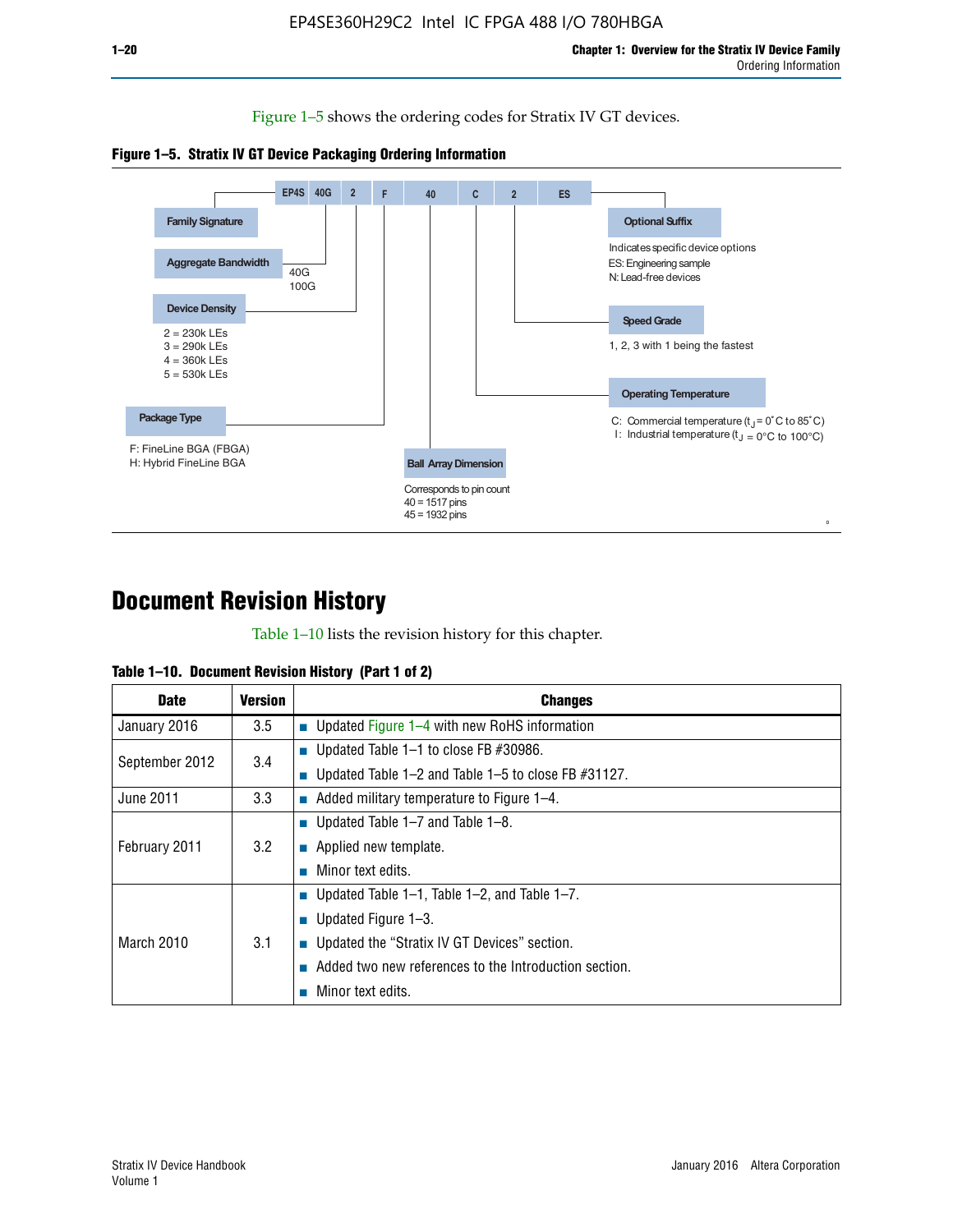## **Table 1–10. Document Revision History (Part 2 of 2)**

| <b>Date</b>      | <b>Version</b> | <b>Changes</b>                                                                                                                                                                                                                                                                    |  |
|------------------|----------------|-----------------------------------------------------------------------------------------------------------------------------------------------------------------------------------------------------------------------------------------------------------------------------------|--|
| November 2009    | 3.0            | ■ Updated the "Stratix IV Device Family Overview", "Feature Summary", "Stratix IV GT<br>Devices", "High-Speed Transceiver Features", "FPGA Fabric and I/O Features", "Highest<br>Aggregate Data Bandwidth", "System Integration", and "Integrated Software Platform"<br>sections. |  |
|                  |                | $\blacksquare$ Added Table 1-3, Table 1-6, and Table 1-9.                                                                                                                                                                                                                         |  |
|                  |                | $\blacksquare$ Updated Table 1-1, Table 1-2, Table 1-4, Table 1-5, Table 1-7, and Table 1-8.                                                                                                                                                                                      |  |
|                  |                | ■ Updated Figure 1–3, Figure 1–4, and Figure 1–5.                                                                                                                                                                                                                                 |  |
|                  |                | $\blacksquare$ Minor text edits.                                                                                                                                                                                                                                                  |  |
|                  | 2.4            | $\blacksquare$ Updated Table 1-1.                                                                                                                                                                                                                                                 |  |
| <b>June 2009</b> |                | Minor text edits.                                                                                                                                                                                                                                                                 |  |
|                  |                | $\blacksquare$ Added Table 1–5, Table 1–6, and Figure 1–3.                                                                                                                                                                                                                        |  |
|                  |                | $\blacksquare$ Updated Figure 1-5.                                                                                                                                                                                                                                                |  |
| April 2009       | 2.3            | Updated Table $1-1$ , Table $1-2$ , Table $1-3$ , and Table $1-4$ .                                                                                                                                                                                                               |  |
|                  |                | ■ Updated "Introduction", "Feature Summary", "Stratix IV GX Devices", "Stratix IV GT<br>Devices", "Architecture Features", and "FPGA Fabric and I/O Features"                                                                                                                     |  |
| March 2009       | 2.2            | ■ Updated "Feature Summary", "Stratix IV GX Devices", "Stratix IV E Device", "Stratix IV<br>GT Devices", "Signal Integrity"                                                                                                                                                       |  |
|                  |                | Removed Tables 1-5 and 1-6                                                                                                                                                                                                                                                        |  |
|                  |                | Updated Figure 1-4                                                                                                                                                                                                                                                                |  |
|                  |                | ■ Updated "Introduction", "Feature Summary", "Stratix IV Device Diagnostic Features",<br>"Signal Integrity", "Clock Networks", "High-Speed Differential I/O with DPA and Soft-<br>CDR", "System Integration", and "Ordering Information" sections.                                |  |
|                  |                | Added "Stratix IV GT 100G Devices" and "Stratix IV GT 100G Transceiver Bandwidth"<br>sections.                                                                                                                                                                                    |  |
| March 2009       | 2.1            | <b>Updated Table 1–1, Table 1–2, Table 1–3, and Table 1–4.</b>                                                                                                                                                                                                                    |  |
|                  |                | $\blacksquare$ Added Table 1-5 and Table 1-6.                                                                                                                                                                                                                                     |  |
|                  |                | ■ Updated Figure $1-3$ and Figure $1-4$ .                                                                                                                                                                                                                                         |  |
|                  |                | $\blacksquare$ Added Figure 1-5.                                                                                                                                                                                                                                                  |  |
|                  |                | Removed "Referenced Documents" section.                                                                                                                                                                                                                                           |  |
|                  |                | Updated "Feature Summary" on page 1-1.                                                                                                                                                                                                                                            |  |
| November 2008    | 2.0            | ■ Updated "Stratix IV Device Diagnostic Features" on page 1-7.                                                                                                                                                                                                                    |  |
|                  |                | Updated "FPGA Fabric and I/O Features" on page 1-8.                                                                                                                                                                                                                               |  |
|                  |                | $\blacksquare$ Updated Table 1-1.                                                                                                                                                                                                                                                 |  |
|                  |                | Updated Table 1-2.                                                                                                                                                                                                                                                                |  |
|                  |                | Updated "Table 1-5 shows the total number of transceivers available in the Stratix IV GT<br>Device." on page 1-15.                                                                                                                                                                |  |
| <b>July 2008</b> | 1.1            | Revised "Introduction".                                                                                                                                                                                                                                                           |  |
| May 2008         | 1.0            | Initial release.                                                                                                                                                                                                                                                                  |  |